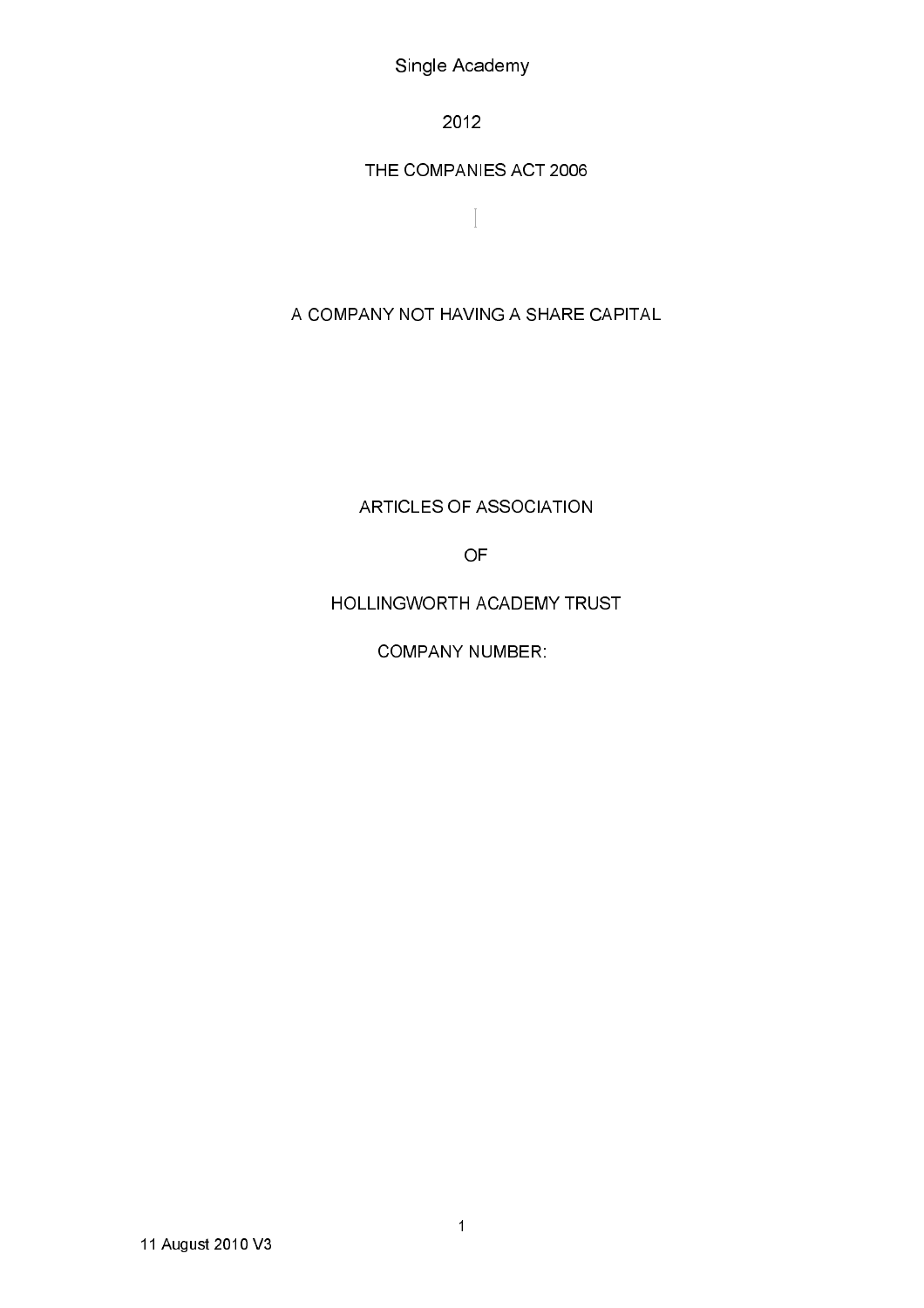### Single Academy

### THE COMPANIES ACT 2006

### A COMPANY NOT HAVING A SHARE CAPITAL

### ARTICLES OF ASSOCIATION

#### OF

#### **HOLLINGWORTH ACADEMY TRUST**

#### **INTERPRETATION**

- $1<sup>1</sup>$ In these Articles:
	- a. "the Academy" means the school referred to in Article 4 and established by the Academy Trust;
	- b. "Academy Financial Year" means the academic year from 1<sup>st</sup> of September to 31<sup>st</sup> of August in any year;
	- c. "the Academy Trust" means the company intended to be regulated by these Articles and referred to in Article 2.
	- d. "Additional Governors" means the Governors appointed pursuant to Article 62 and 62A;
	- e. "the Articles" means these Articles of Association of the Academy Trust;
	- f. "Chief Inspector" means Her Majesty's Chief Inspector of Education, Children's Services and Skills or his successor:
	- a "clear davs" in relation to the period of a notice means the period excluding the day when the notice is given or deemed to be given and the day on which it is given or on which it is to take effect;
	- h. "Conversion Date" means 1 January 2013, or such other date on which the Academy will open, as agreed between the Secretary of State and the Academy Trust,
	- i. "DFE Principal Agreement" means the principal agreement entered into by the Secretary of State, the Academy Trust and the LA in connection with the Academy;
	- j. "DFE Principal Agreement Warning Notice" means any warning notice given to the Academy by the Secretary of State dealing with any of the matters listed in Article 62B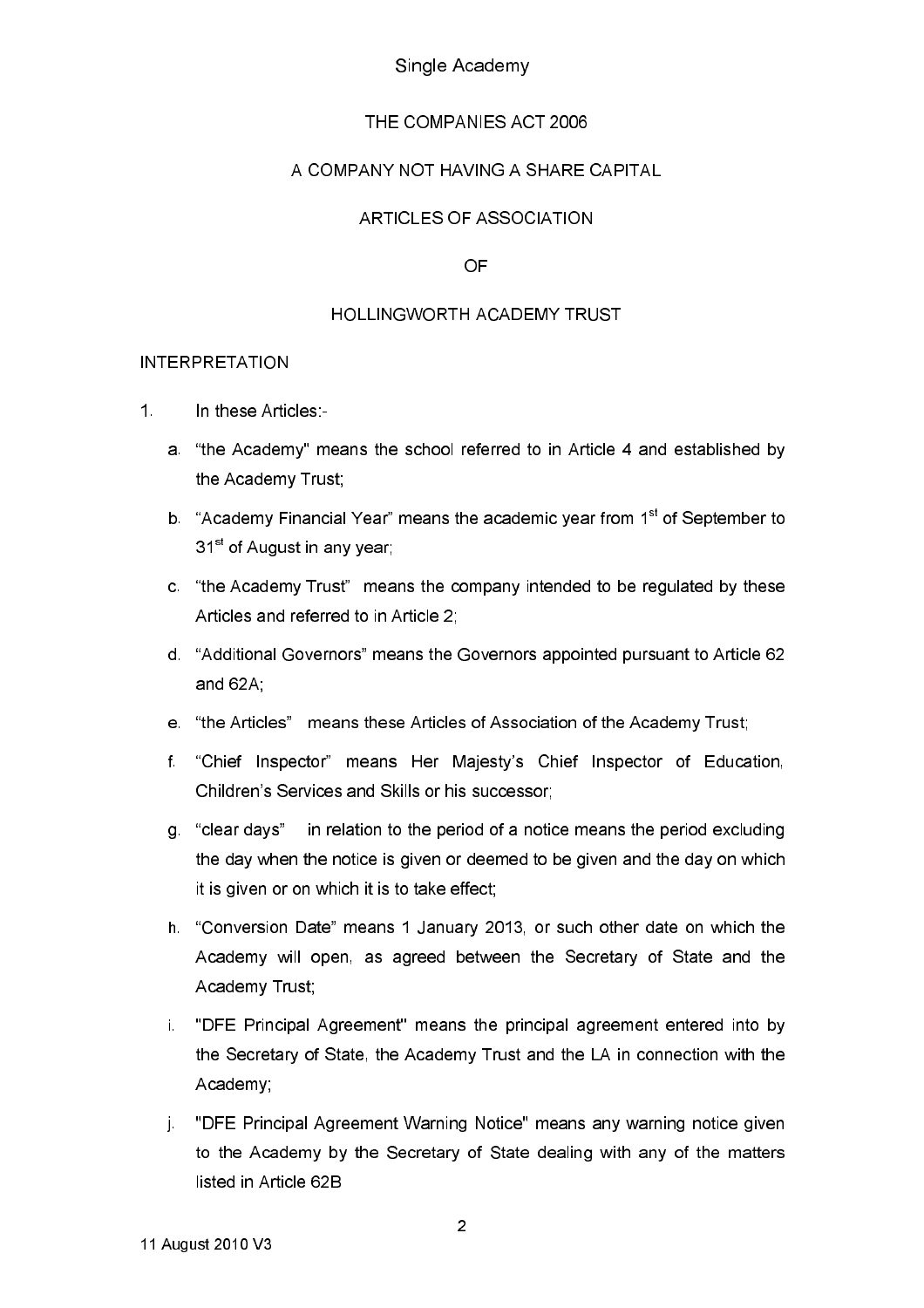- k "financial expert" means an individual, company or firm who is authorised to give investment advice under the Financial Services and Markets Act 2000:
- I. "Funding Agreement" means the agreement made under section 1 of the Academies Act 2010 between the Academy Trust and the Secretary of State to establish the Academy:
- m. "Further Governors" means the Governors appointed pursuant to Article 63:
- n. "the Governors" means the directors of the Academy Trust (and "Governor" means any one of those directors), subject to the definition of this term at Article 6.9(b) in relation to Articles 6.2-6.9;
- o "the LA" means the local authority covering the area in which the Academy is situated;
- p. "Local Authority Associated Persons" means any person associated with any local authority within the meaning given in section 69 of the Local Government and Housing Act 1989;
- q "Member" means a member of the Academy Trust and someone who as such is bound by the undertaking contained in Article 8;
- r "the Memorandum" means the Memorandum of Association of the Academy Trust:
- s. "Normal Payment Matters" has the meaning given to it in the DFE Principal Agreement;
- t "Office" means the registered office of the Academy Trust;
- u. "the Parent Governor" means a Governor appointed pursuant to Articles 53 to 58 inclusive:
- v. "the Predecessor School" means Hollingworth Business and Enterprise College:
	- W. "Principal" means the head teacher of the Academy;
- x. "Principal Regulator" means the body or person appointed as the Principal Regulator under the Charities Act 2006:
- y. "School Agreement" means the school agreement entered into by the Academy Trust and the LA in connection with the Academy relating to the provision of facilities and services to the Academy: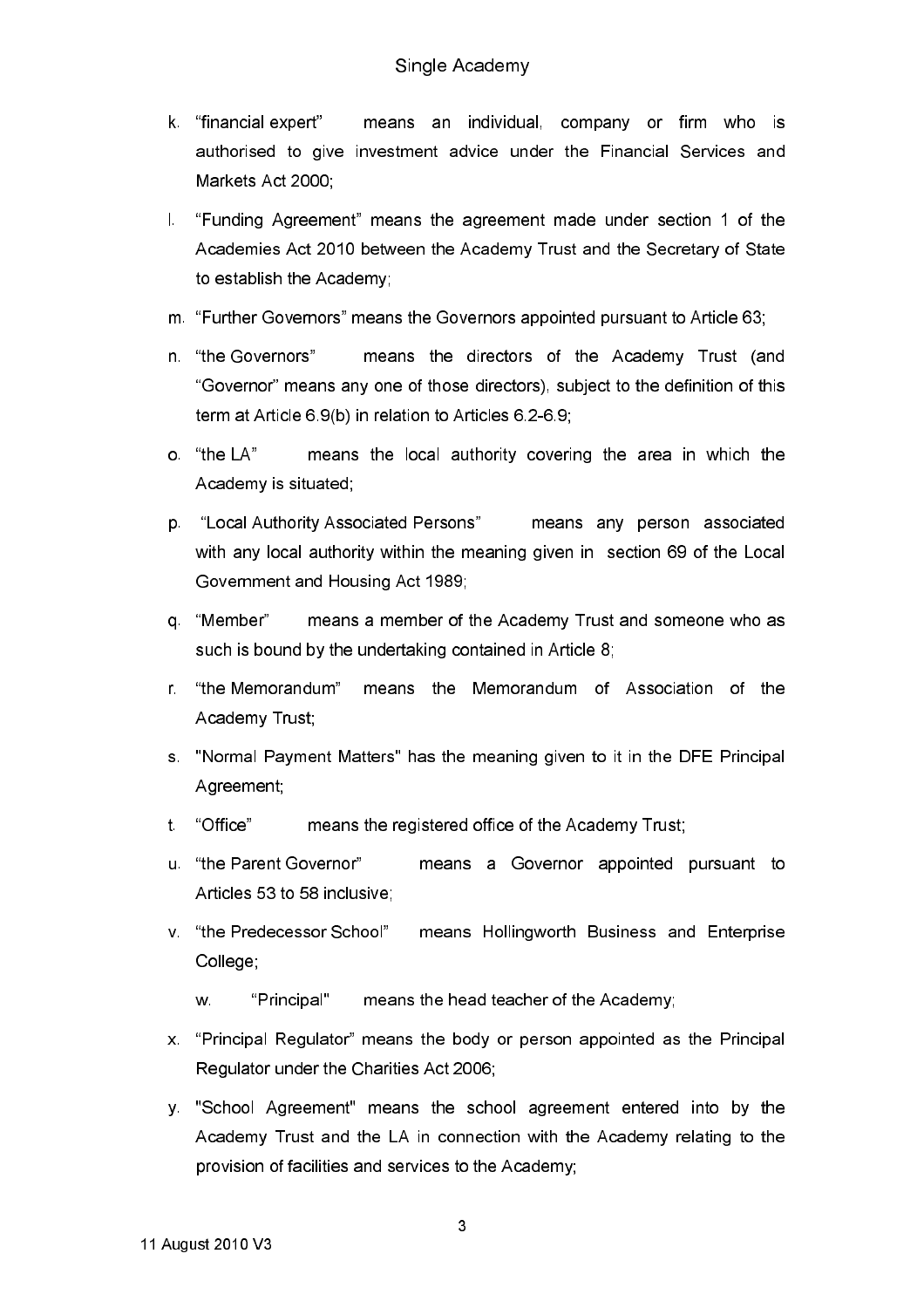- means the common seal of the Academy Trust if it has one; z "the seal"
- aa "Secretary" means the secretary of the Academy Trust or any other person appointed to perform the duties of the secretary of the Academy Trust, including a joint, assistant or deputy secretary;
- bb. "Secretary of State" means the Secretary of State for Education or successor:
- cc. "Staff Governor" means an employee of the Academy Trust who may be elected as a Governor pursuant to Articles 58A and 58B, and subject to Article 50A
- dd "teacher" means a person employed under a contract of employment or a contract for services or otherwise engaged to provide his services as a teacher at the Academy;
- ee. "the United Kingdom" means Great Britain and Northern Ireland;
- ff. words importing the masculine gender only shall include the feminine gender. Words importing the singular number shall include the plural number, and vice versa.
- gg subject as aforesaid, words or expressions contained in these Articles shall, unless the context requires otherwise, bear the same meaning as in the Companies Act 2006, as appropriate:
- hh. any reference to a statute or statutory provision shall include any statute or statutory provision which replaces or supersedes such statute or statutory provision including any modification or amendment thereto.
- $\overline{2}$ The company's name is Hollingworth Academy Trust (and in this document it is called "the Academy Trust").
- $3<sup>1</sup>$ The Academy Trust's registered office is to be situated in England and Wales.

### **OBJECTS**

- $\overline{4}$ The Academy Trust's object ("the Objects") is specifically restricted to the following.
	- a) to advance for the public benefit education in the United Kingdom, in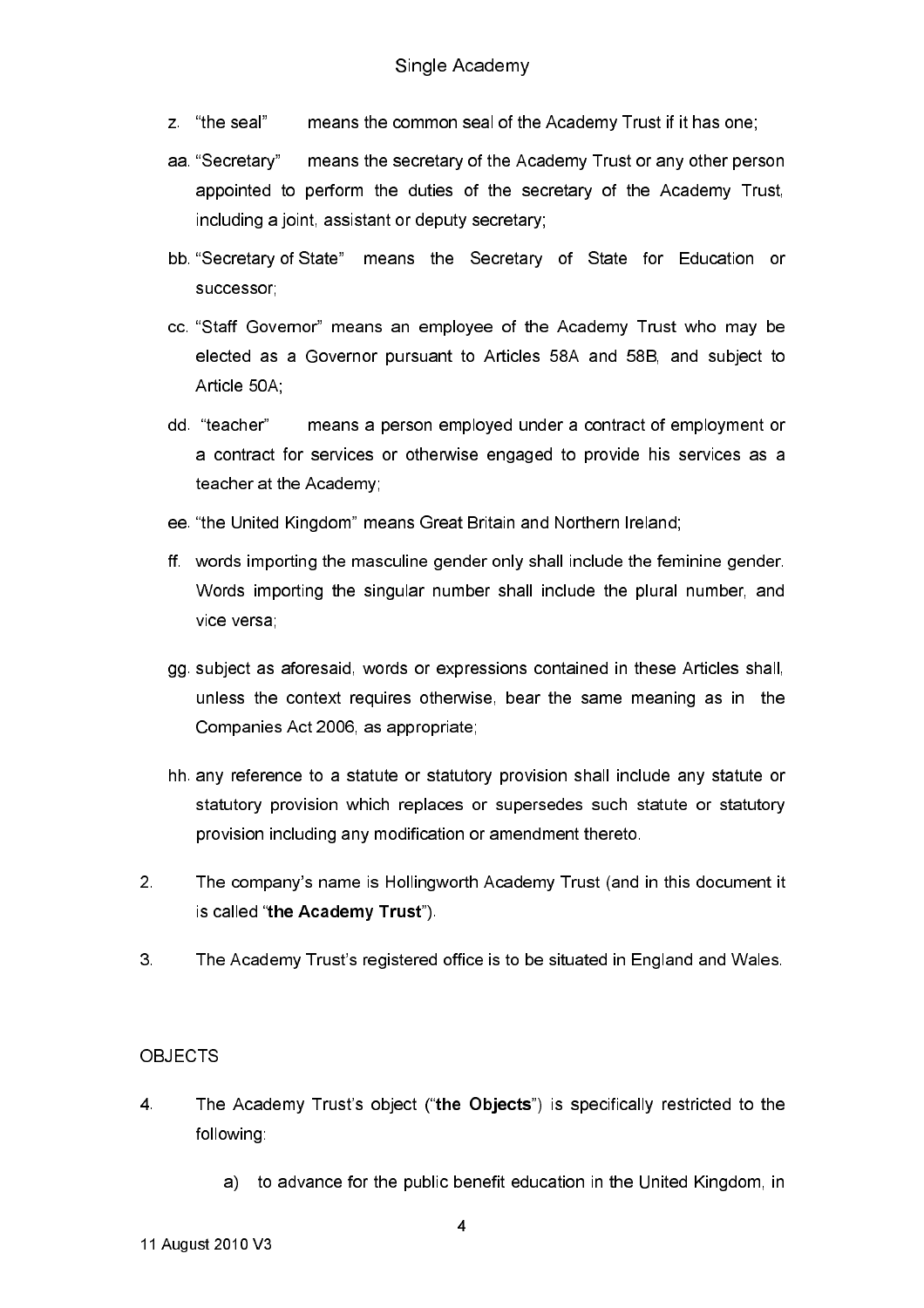particular but without prejudice to the generality of the foregoing by establishing, maintaining, carrying on, managing and developing a school offering a broad and balanced curriculum ("the Academy"):

- b) to promote for the benefit of the inhabitants of Rochdale and the surrounding area the provision of facilities for recreation or other leisure time occupation of individuals who have need of such facilities by reason of their youth, age, infirmity or disablement, financial hardship or social and economic circumstances or for the public at large in the interests of social welfare and with the object of improving the condition of life of the said inhabitants.
- $5<sub>1</sub>$ In furtherance of the Objects but not further or otherwise the Academy Trust may exercise the following powers:-
	- (a) to draw, make, accept, endorse, discount, execute and issue promissory notes, bills, cheques and other instruments, and to operate bank accounts in the name of the Academy Trust;
	- (b) to raise funds and to invite and receive contributions provided that in raising funds the Academy Trust shall not undertake any substantial permanent trading activities and shall conform to any relevant statutory requiations.
	- (c) to acquire, alter, improve and (subject to such consents as may be required by law) to charge or otherwise dispose of property;
	- (d) subject to Article 6 below to employ such staff, as are necessary for the proper pursuit of the Objects and to make all reasonable and necessary provision for the payments of pensions and superannuation to staff and their dependants;
	- (e) to establish or support, whether financially or otherwise, any charitable trusts, associations or institutions formed for all or any of the Objects;
	- (f) to co-operate with other charities, other independent and maintained schools, voluntary bodies and statutory authorities operating in furtherance of the Objects and to exchange information and advice with them;
	- (g) to pay out of funds of the Academy Trust the costs, charges and expenses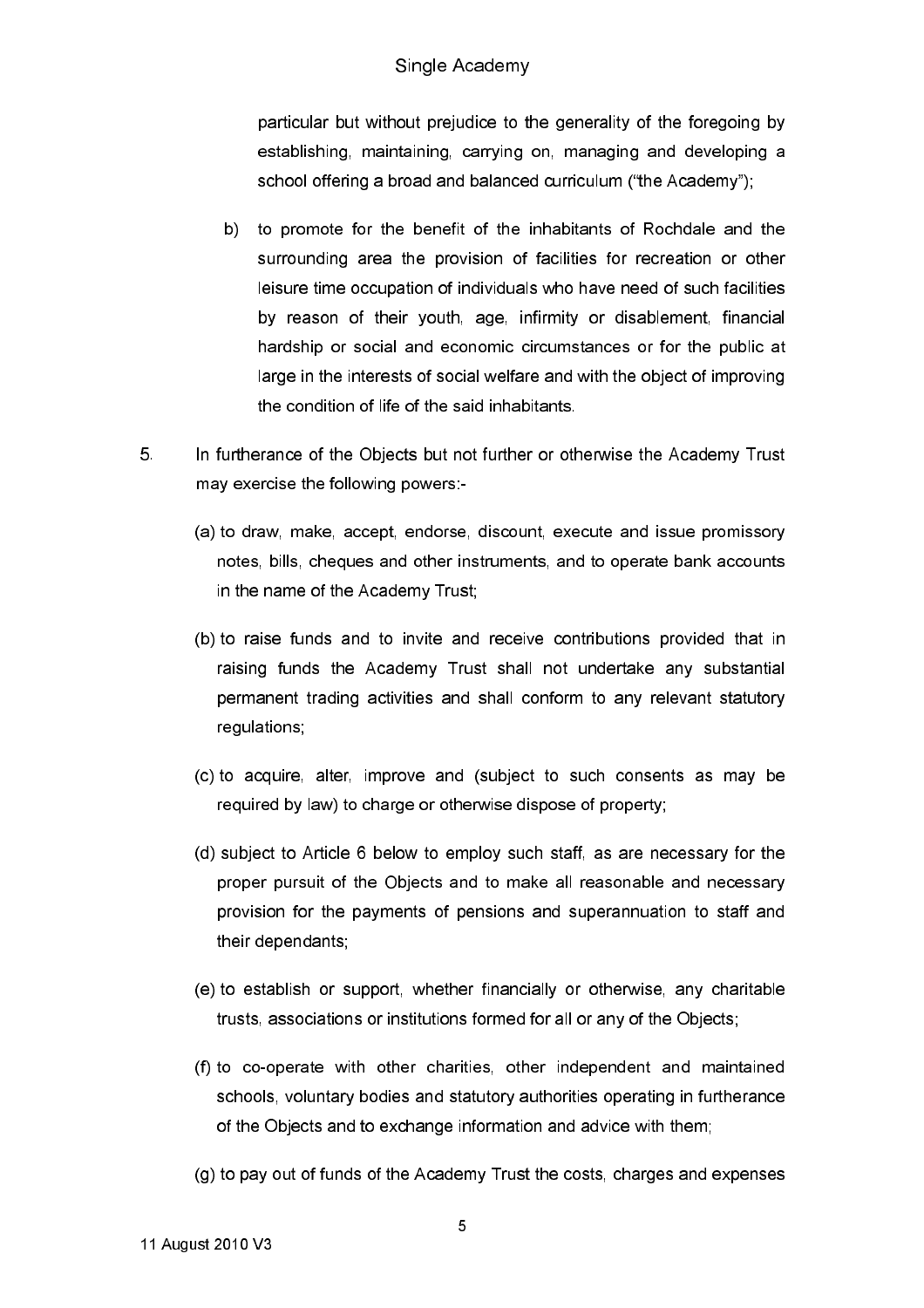of and incidental to the formation and registration of the Academy Trust.

- (h) to establish, maintain, carry on, manage and develop the Academy at Cornfield Street, Milnrow, Rochdale, Lancashire OL16 3DR:
- (i) to offer scholarships, exhibitions, prizes and awards to pupils and former pupils, and otherwise to encourage and assist pupils and former pupils,
- (j) to provide educational facilities and services to students of all ages and the wider community for the public benefit;
- (k) to carry out research into the development and application of new techniques in education in particular in relation to the areas of curricular specialisation of the Academy and to its approach to curriculum development and delivery and to publish the results of such research, and to develop means of benefiting from application of the experience of industry, commerce, other schools and the voluntary sector to the education of pupils in academies:
- (I) subject to such consents as may be required by law and/or by any contract entered into by or on behalf of the Academy Trust to borrow and raise money for the furtherance of the Objects in such manner and on such security as the Academy Trust may think fit;
- (m) to deposit or invest any funds of the Academy Trust not immediately required for the furtherance of its Objects (but to invest only after obtaining such advice from a financial expert as the Governors consider necessary and having regard to the suitability of investments and the need for diversification);
- (n) to delegate the management of investments to a financial expert, but only on terms that:
	- $(i)$ the investment policy is set down in writing for the financial expert by the Governors,
	- $(ii)$ every transaction is reported promptly to the Governors:
	- the performance of the investments is reviewed  $(iii)$ requiarly with the Governors:
	- $(iv)$ the Governors are entitled to cancel the delegation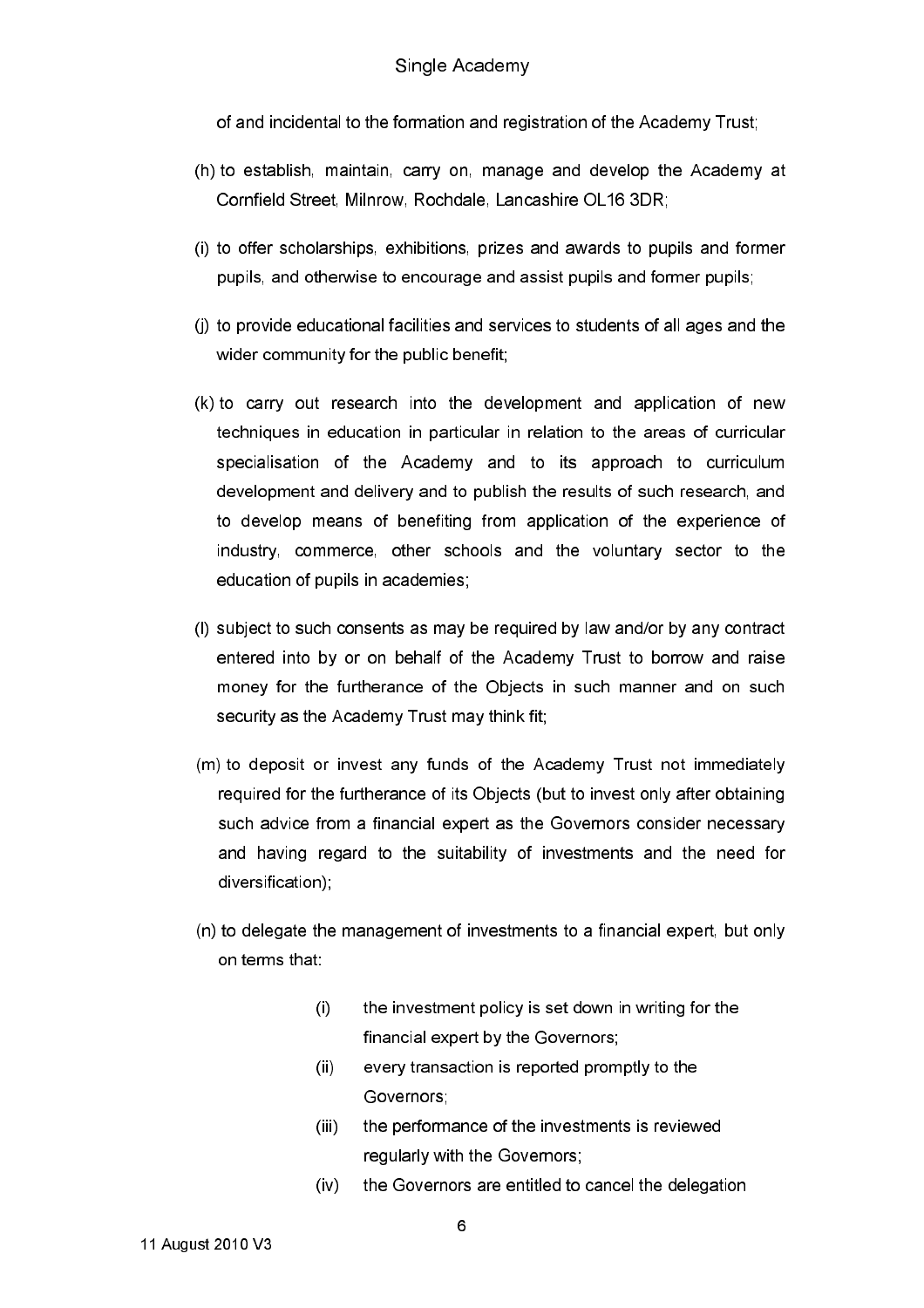### Single Academy

arrangement at any time;

- $(v)$ the investment policy and the delegation arrangement are reviewed at least once a year;
- $(vi)$ all payments due to the financial expert are on a scale or at a level which is agreed in advance and are notified promptly to the Governors on receipt; and
- $(vii)$ the financial expert must not do anything outside the powers of the Governors.
- (o) to arrange for investments or other property of the Academy Trust to be held in the name of a nominee company acting under the control of the Governors or of a financial expert acting under their instructions, and to pay any reasonable fee required;
- (p) to provide indemnity insurance to cover the liability of Governors which by virtue of any rule of law would otherwise attach to them in respect of any negligence, default, breach of trust or breach of duty of which they may be guilty in relation to the Academy Trust: Provided that any such insurance shall not extend to any claim arising from any act or omission which the Governors knew to be a breach of trust or breach of duty or which was committed by the Governors in reckless disregard of whether it was a breach of trust or breach of duty or not and provided also that any such insurance shall not extend to the costs of any unsuccessful defence to a criminal prosecution brought against the Governors in their capacity as Governors;
- (q) to establish subsidiary companies to carry on any trade or business for the purpose of raising funds for the Academy Trust;
- (r) to do all such other lawful things as are necessary for or are incidental to or conducive to the achievement of the Objects.
- $6.1$ The income and property of the Academy Trust shall be applied solely towards the promotion of the Objects.
- 6.2 None of the income or property of the Academy Trust may be paid or transferred directly or indirectly by way of dividend bonus or otherwise by way of profit to any member of the Academy Trust. Nonetheless a member of the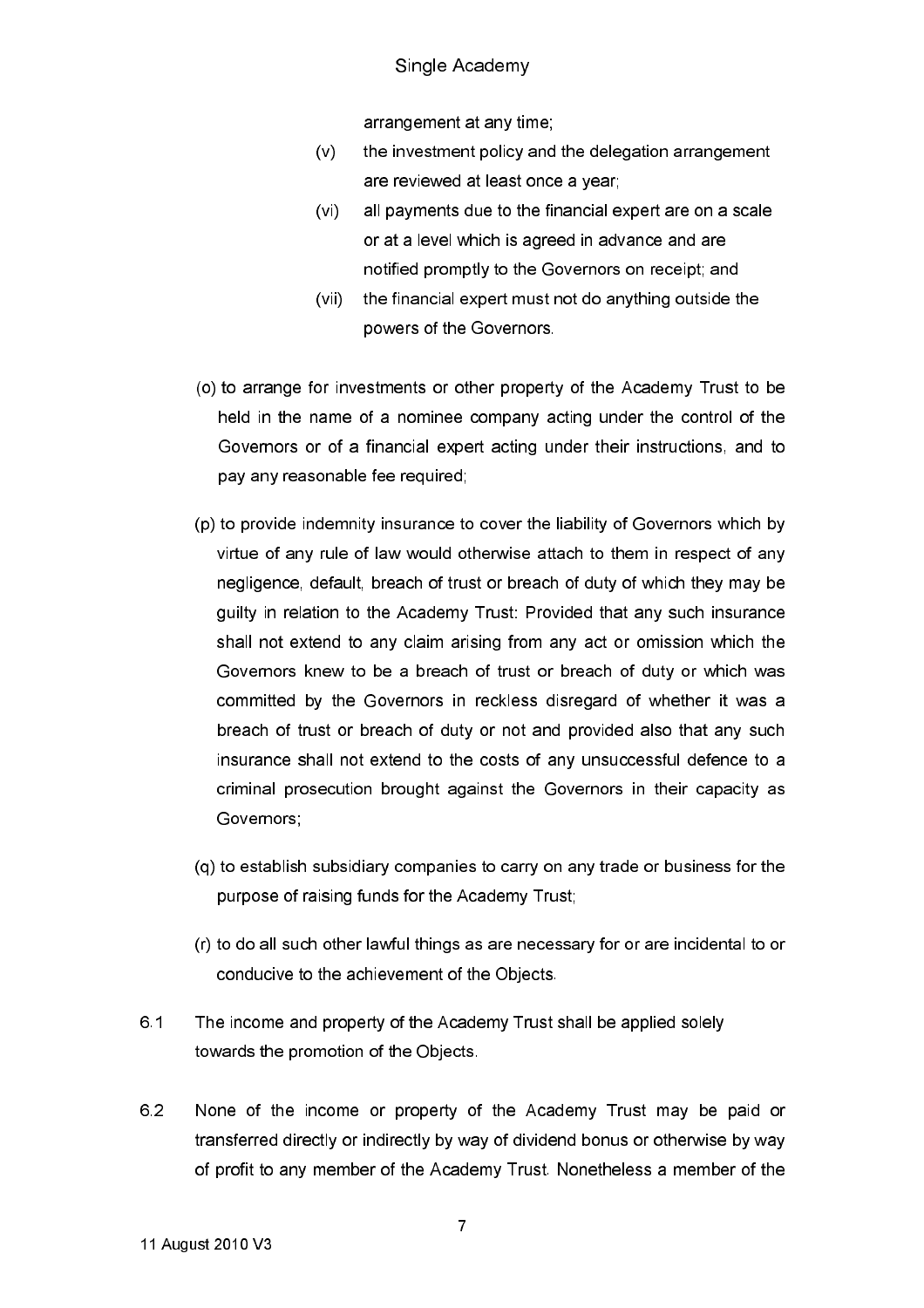Academy Trust who is not also a Governor may

- benefit as a beneficiary of the Academy Trust;  $a)$
- b) be paid reasonable and proper remuneration for any goods or services supplied to the Academy Trust:
- $c)$ be paid rent for premises let by the member of the Academy Trust if the amount of the rent and other terms of the letting are reasonable and proper; and
- $\mathsf{d}$ be paid interest on money lent to the Academy Trust at a reasonable and proper rate, such rate not to exceed 2 per cent per annum below the base lending rate of a UK clearing bank selected by the Governors, or 0.5%, whichever is the higher.
- 6.3 A Governor may benefit from any indemnity insurance purchased at the Academy Trust's expense to cover the liability of the Governors which by virtue of any rule of law would otherwise attach to them in respect of any negligence, default or breach of trust or breach of duty of which they may be quilty in relation to the Academy Trust: Provided that any such insurance shall not extend to any claim arising from any act or omission which the Governors knew to be a breach of trust or breach of duty or which was committed by the Governors in reckless disregard to whether it was a breach of trust or breach of duty or not and provided also that any such insurance shall not extend to the costs of any unsuccessful defence to a criminal prosecution brought against the Governors in their capacity as directors of the Academy Trust.
- 64 A company, which has shares listed on a recognised stock exchange and of which any one Governor holds no more than 1% of the issued capital of that company, may receive fees, remuneration or other benefit in money or money's worth from the Academy Trust.
- 6.5 A Governor may at the discretion of the Governors be reimbursed from the property of the Academy Trust for reasonable expenses properly incurred by him or her when acting on behalf of the Academy Trust, but excluding expenses in connection with foreign travel.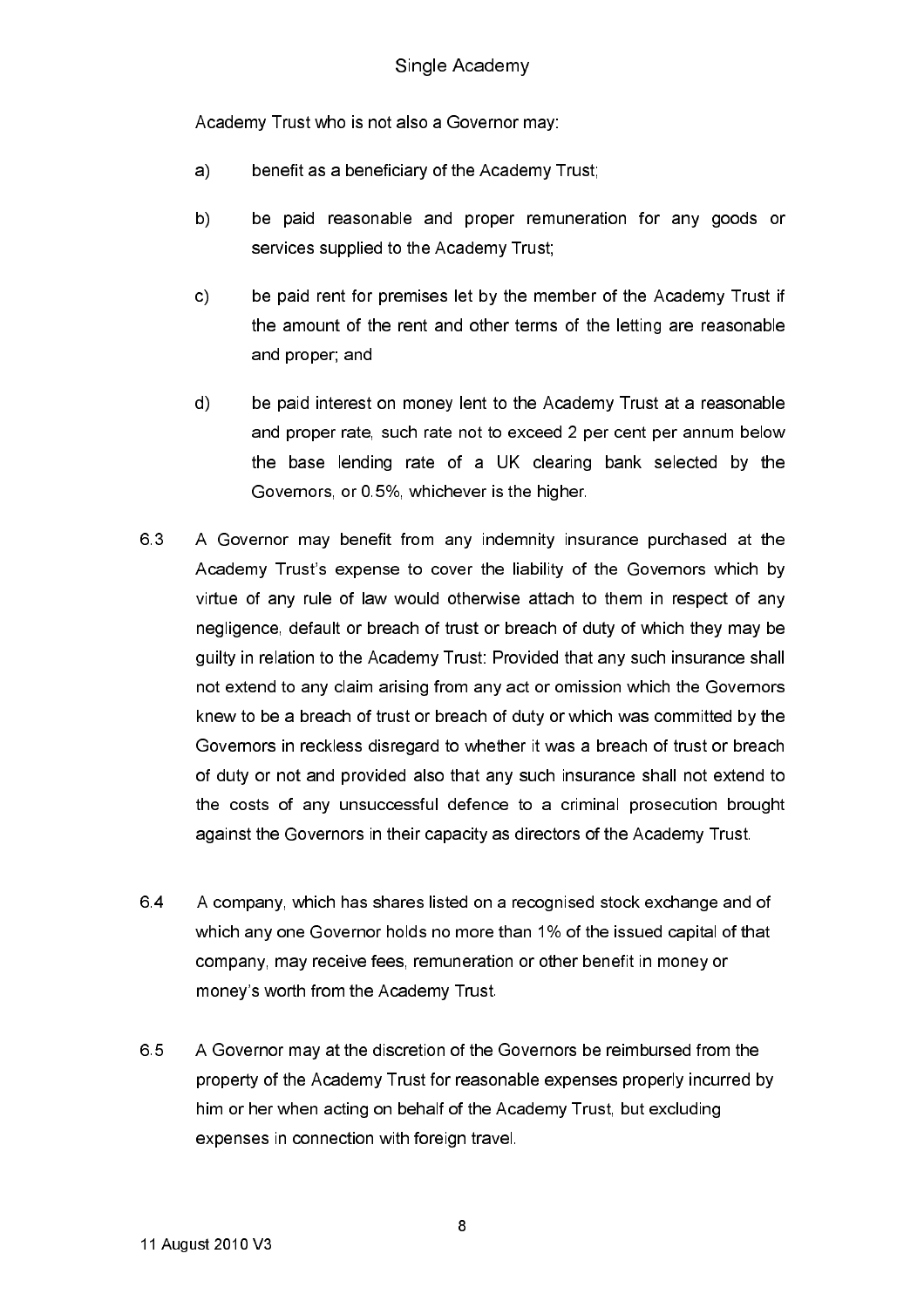- 66 No Governor may:
	- $(a)$ buy any goods or services from the Academy Trust;

 $(b)$ sell goods, services, or any interest in land to the Academy Trust;

subject to the provisions of Articles 6.7 and 6.8, be employed  $(c)$ by or receive any remuneration from the Academy Trust (other than the Principal, Staff Governors and any other Governor who is an employee of the Academy Trust whose employment and/or remuneration is subject to the procedure and conditions in Article 6 8)

#### $(d)$ receive any other financial benefit from the Academy Trust; unless

- $(i)$ the payment is permitted by Article 6.7 and the Governors follow the procedure and observe the conditions set out in Article 6.8; or
- the Governors obtain the prior written approval of the  $(i)$ Charity Commission and fully comply with any procedures it prescribes
- 6.7 Subject to Article 6.8, a Governor may:
	- $a)$ receive a benefit from the Academy Trust in the capacity of a beneficiary of the Academy Trust;
	- b) be employed by the Academy Trust or enter into a contract for the supply of goods or services to the Academy Trust, other than for acting as a Governor;
	- $c)$ receive interest on money lent to the Academy Trust at a reasonable and proper rate not exceeding 2% per annum below the base rate of a clearing bank to be selected by the Governors, or 0.5%, whichever is the higher, and/or
	- $(d)$ receive rent for premises let by the Governor to the Academy Trust if the amount of the rent and the other terms of the lease are reasonable and proper.
- 6.8 The Academy Trust and its Governors may only rely upon the authority provided by Article 6.7 if each of the following conditions is satisfied: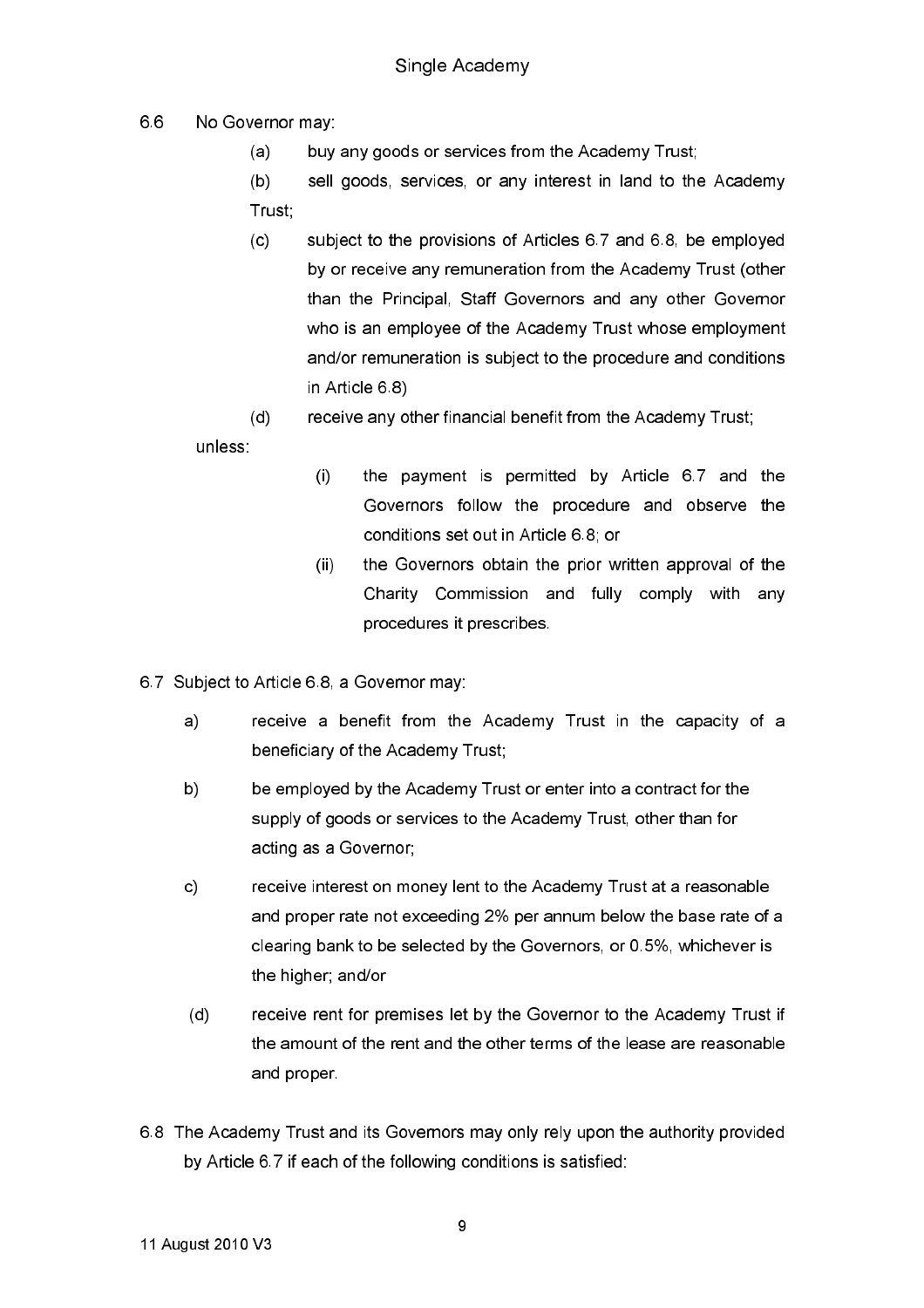- (a) the remuneration or other sums paid to the Governor do not exceed an amount that is reasonable in all the circumstances:
- (b) the Governor is absent from the part of any meeting at which there is discussion of
	- i) his or her employment, remuneration, or any matter concerning the contract, payment or benefit; or
	- $\mathbf{ii}$ his or her performance in the employment, or his or her performance of the contract or
	- iii) any proposal to enter into any other contract or arrangement with him or her or to confer any benefit upon him or her that would be permitted under Article 6.7; or
	- $(iv)$ any other matter relating to a payment or the conferring of any benefit permitted by Article 6.7,
- $(c)$ the Governor does not vote on any such matter and is not to be counted when calculating whether a quorum of Governors is present at the meeting;
- $(d)$ save in relation to employing or contracting with the Principal, Staff Governors or any other Governor who is an employee of the Academy Trust the other Governors are satisfied that it is in the interests of the Academy Trust to employ or to contract with that Governor rather than with someone who is not a Governor. In reaching that decision the Governors must balance the advantage of employing a Governor against the disadvantages of doing so (especially the loss of the Governor's services as a result of dealing with the Governor's conflict of interest);
- $(e)$ the reason for their decision is recorded by the Governors in the minute book and
- $(f)$ a majority of the Governors then in office have received no such payments or benefit
- 6.9 In Articles 6.2-6.9

"Academy Trust" shall include any company in which the  $(a)$ Academy Trust: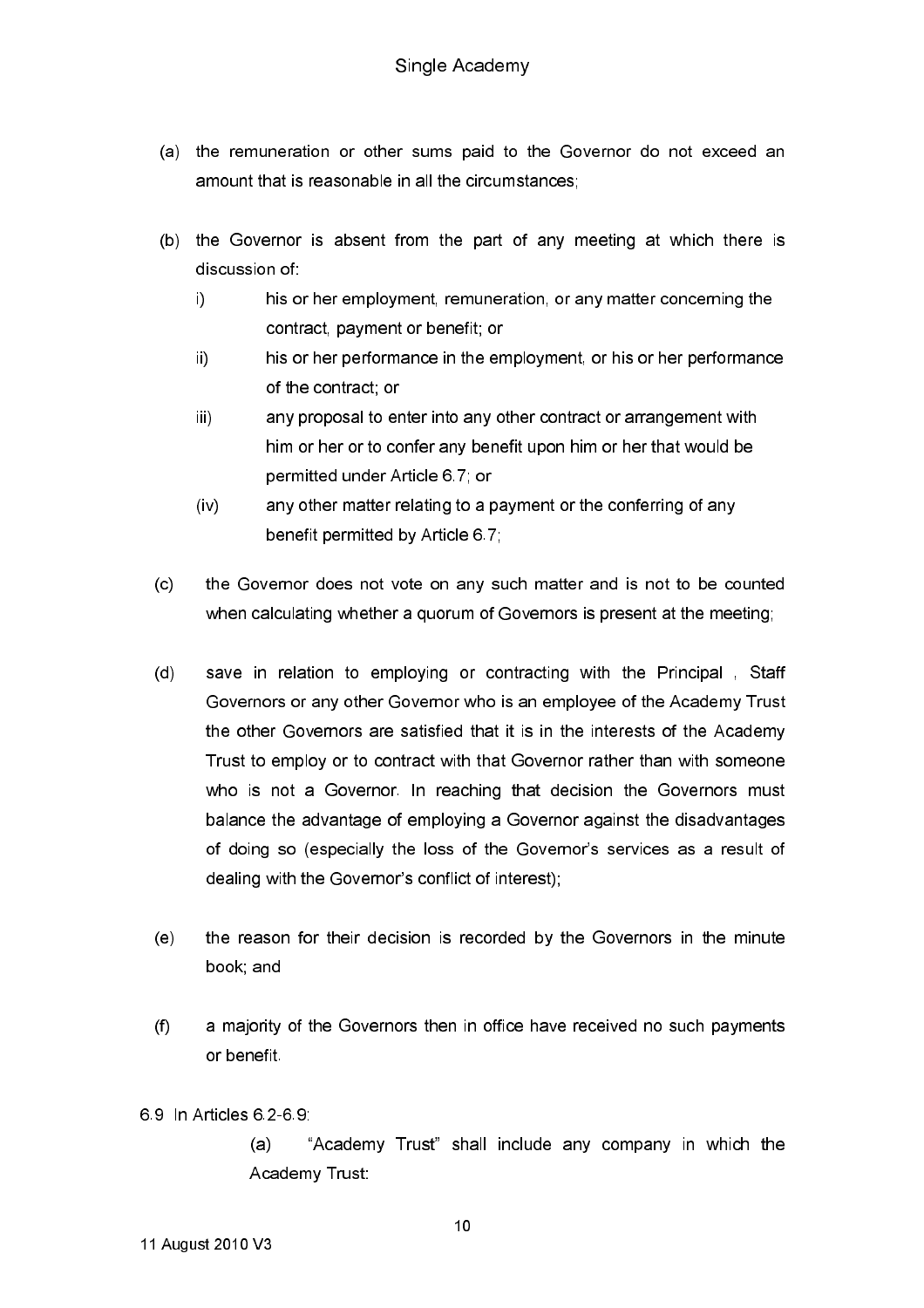- holds more than 50% of the shares; or
- controls more than 50% of the voting rights attached to  $\bullet$ the shares or
- has the right to appoint one or more directors to the board of the company.
- "Governor"  $(b)$ shall include any child. stepchild, parent. grandchild, grandparent, brother, sister or spouse of the governor or any person living with the governor as his or her partner;
- the employment or remuneration of a Governor includes the  $(c)$ engagement or remuneration of any firm or company in which the Governor is:
	- $(i)$  a partner;
	- (ii) an employee;
	- (iii) a consultant;
	- (iv) a director;
	- $(v)$  a member; or
	- (v) a shareholder, unless the shares of the company are listed on a recognised stock exchange and the Governor holds less than 1% of the issued capital.
- $\overline{7}$ The liability of the members of the Academy Trust is limited.
- 8 Every member of the Academy Trust undertakes to contribute such amount as may be required (not exceeding £10) to the Academy Trust's assets if it should be wound up while he or she is a member or within one year after he or she ceases to be a member, for payment of the Academy Trust's debts and liabilities before he or she ceases to be a member, and of the costs, charges and expenses of winding up, and for the adjustment of the rights of the contributories among themselves.
- 9 If the Academy Trust is wound up or dissolved and after all its debts and liabilities (including any under section 483 of the Education Act 1996) have been satisfied there remains any property it shall not be paid to or distributed among the members of the Academy Trust, but shall be given or transferred to some other charity or charities having objects similar to the Objects which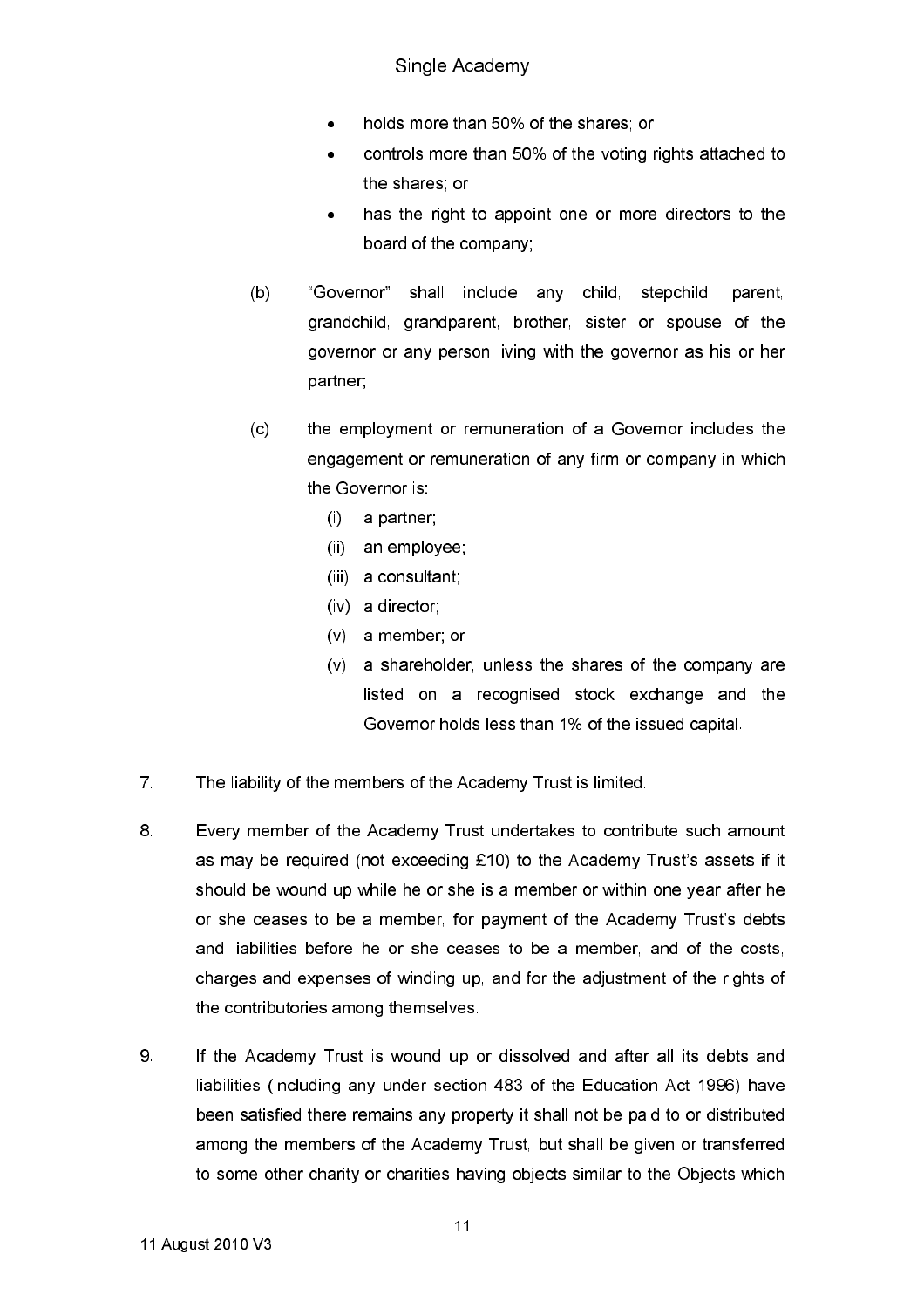# Single Academy

prohibits the distribution of its or their income and property to an extent at least as great as is imposed on the Academy Trust by Article 6 above, chosen by the members of the Academy Trust at or before the time of dissolution and if that cannot be done then to some other charitable object.

- $10<sup>1</sup>$ No alteration or addition shall be made to or in the provisions of the Articles without the written consent of the Secretary of State.
- $11<sub>1</sub>$ No alteration or addition shall be made to or in the provisions of the Articles which would have the effect (a) that the Academy Trust would cease to be a company to which section 60 of the Companies Act 2006 applies; or (b) that the Academy Trust would cease to be a charity.

### **MEMBERS**

- $12<sup>7</sup>$ The initial Members of the Academy Trust shall be the subscribers to the Memorandum of Association
- $12A$ The subsequent Members of the Academy Trust shall comprise:
	- a. 1 person appointed by the Secretary of State, in the event that the Secretary of State appoints a person for this purpose:
	- b. the chairman of the Governors:
	- c. the Principal as under Article 12B;
	- d the vice chairman of the Governors:
	- 1 person appointed by the Governors; and  $e$
	- any person appointed under Article 16.  $f$
- $12B$ The Principal shall be treated for all purposes as being an ex-officio Member.
- $13<sup>7</sup>$ Each of the persons entitled to appoint Members in Article 12 shall have the right from time to time by written notice delivered to the Office to remove any Member appointed by them and to appoint a replacement Member to fill a vacancy whether resulting from such removal or otherwise.
- $14$ If any of the persons entitled to appoint Members in Article 12: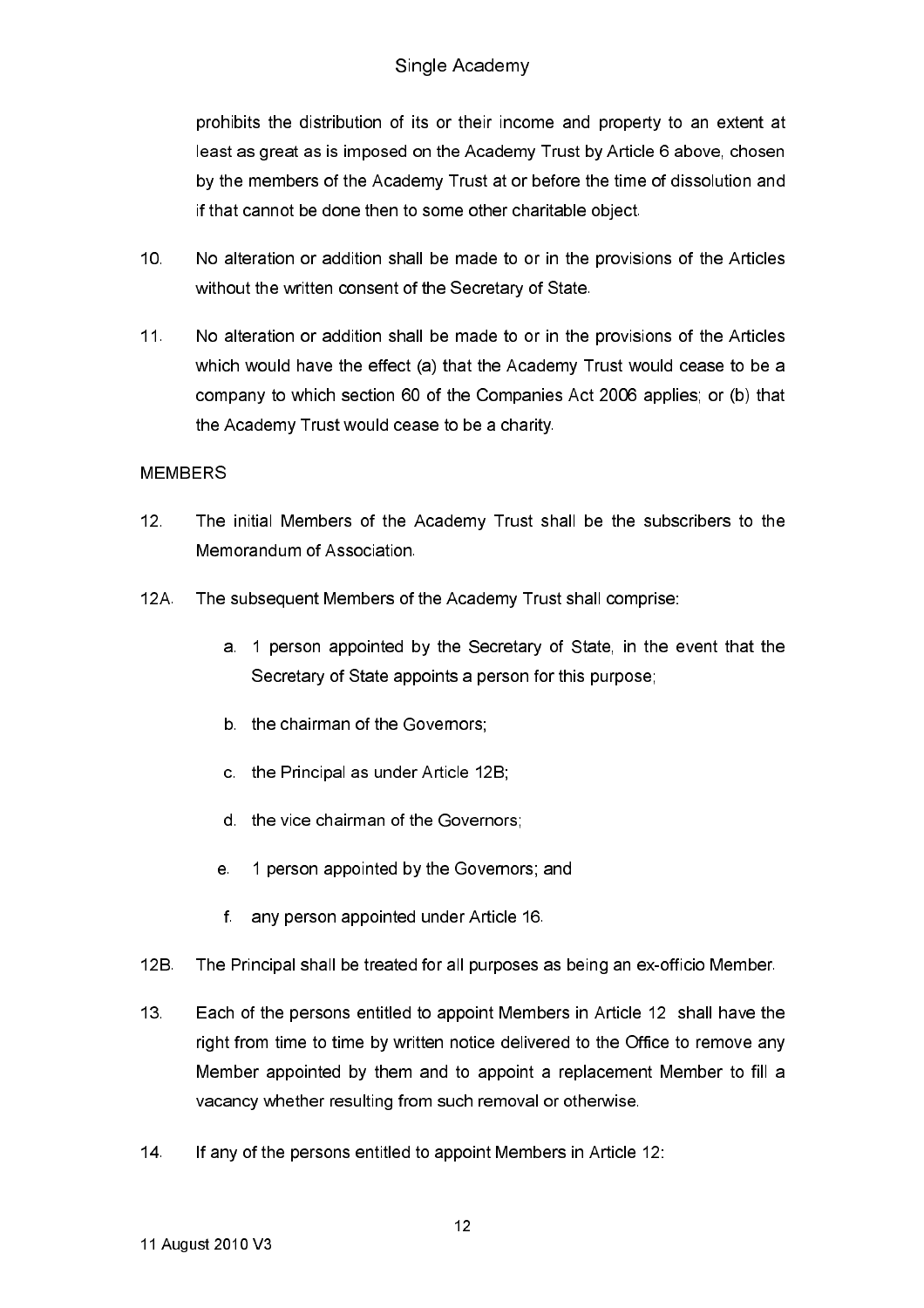- in the case of an individual, die or become legally incapacitated; a)
- b) in the case of a corporate entity, cease to exist and are not replaced by a successor institution: or
- c) becomes insolvent or makes any arrangement or composition with their creditors generally

their right to appoint Members under these Articles shall vest in the remaining **Members** 

 $15<sub>1</sub>$ Membership will terminate automatically if:

> a) a Member (which is a corporate entity) ceases to exist and is not replaced by a successor institution;

> b) a Member (which is an individual) dies or becomes incapable by reason of mental disorder, illness or injury of managing and administering his own affairs

> c) a Member becomes insolvent or makes any arrangement or composition with that Member's creditors generally.

- d) a Member, being also a Governor, ceases to be a Governor.
- $16<sup>1</sup>$ The Members may agree unanimously in writing to appoint such additional Members as they think fit and may unanimously (save that the agreement of the Member(s) to be removed shall not be required) in writing agree to remove any such additional Members.
- $17<sup>2</sup>$ Every person nominated to be a Member of the Academy Trust shall either sign a written consent to become a Member or sign the register of Members on becoming a Member.
- $18<sup>1</sup>$ Any Member may resign provided that after such resignation the number of Members is not less than three. A Member shall cease to be one immediately on the receipt by the Academy Trust of a notice in writing signed by the person or persons entitled to remove him under Articles 13 or 16 provided that no such notice shall take effect when the number of Members is less than three unless it contains or is accompanied by the appointment of a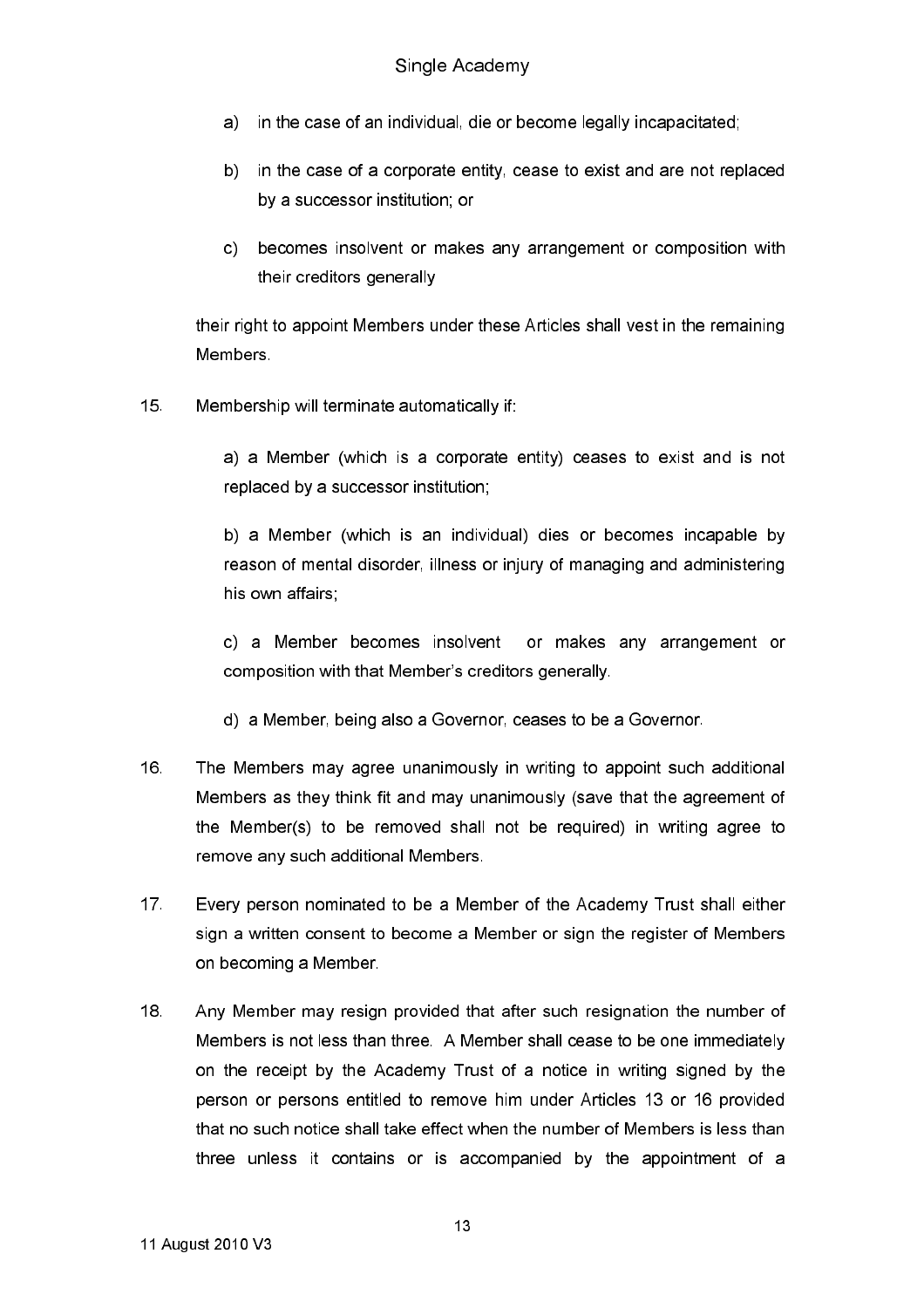replacement Member.

### **GENERAL MEETINGS**

- $19<sup>°</sup>$ The Academy Trust shall hold an Annual General Meeting each year in addition to any other meetings in that year, and shall specify the meeting as such in the notices calling it; and not more than fifteen months shall elapse between the date of one Annual General Meeting of the Academy Trust and that of the next. Provided that so long as the Academy Trust holds its first Annual General Meeting within eighteen months of its incorporation, it need not hold it in the year of its incorporation or in the following year. The Annual General Meeting shall be held at such time and place as the Governors shall appoint. All meetings other than Annual General Meetings shall be called General Meetings
- 20 The Governors may call general meetings and, on the requisition of Members pursuant to the provisions of the Companies Act 2006, shall forthwith proceed to convene a general meeting in accordance with that Act. If there are not within the United Kingdom sufficient Governors to call a general meeting, any Governor or any Member of the Academy Trust may call a general meeting.

### NOTICE OF GENERAL MEETINGS

 $21.$ General meetings shall be called by at least fourteen clear days' notice but a general meeting may be called by shorter notice if it is so agreed by a majority in number of Members having a right to attend and vote and together representing not less than 90% of the total voting rights at that meeting.

The notice shall specify the time and place of the meeting and the general nature of the business to be transacted and, in the case of an Annual General Meeting, shall specify the meeting as such. The notice shall also state that the Member is entitled to appoint a proxy.

The notice shall be given to all the Members, to the Governors and auditors.

 $22<sub>1</sub>$ The accidental omission to give notice of a meeting to, or the non-receipt of notice of a meeting by, any person entitled to receive notice shall not invalidate the proceedings at that meeting.

## PROCEEDINGS AT GENERAL MEETINGS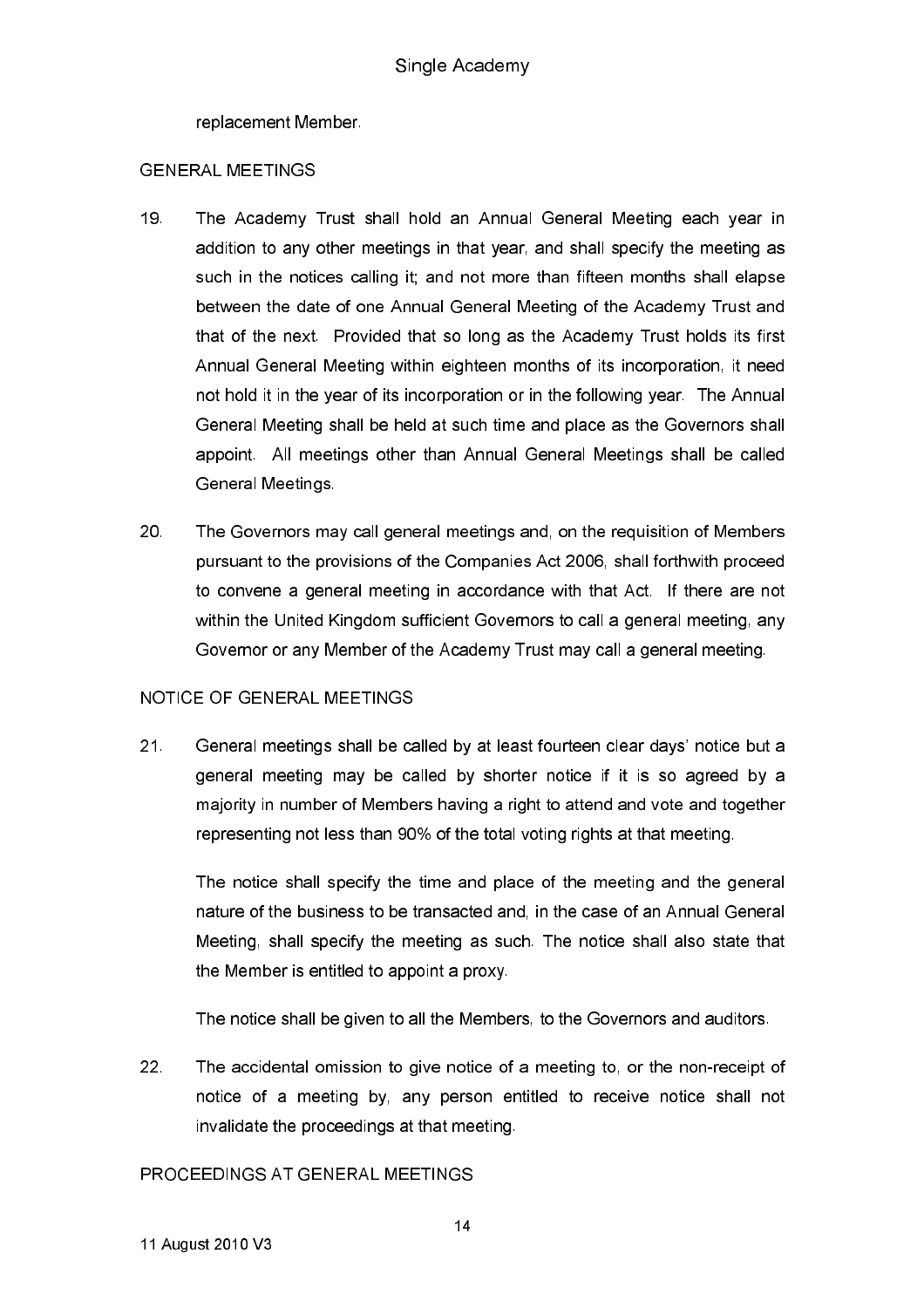- 23 No business shall be transacted at any meeting unless a quorum is present. A Member counts towards the quorum by being present either in person or by proxy. Two persons entitled to vote upon the business to be transacted, each being a Member or a proxy of a Member or a duly authorised representative of a Member organisation shall constitute a quorum.
- 24. If a quorum is not present within half an hour from the time appointed for the meeting, or if during a meeting a guorum ceases to be present, the meeting shall stand adjourned to the same day in the next week at the same time and place or to such time and place as the Governors may determine.
- 25 The chairman, if any, of the Governors or in his absence some other Governor nominated by the Governors shall preside as chairman of the meeting, but if neither the chairman nor such other Governor (if any) be present within fifteen minutes after the time appointed for holding the meeting and willing to act, the Governors present shall elect one of their number to be chairman and, if there is only one Governor present and willing to act, he shall be the chairman
- 26 If no Governor is willing to act as chairman, or if no Governor is present within fifteen minutes after the time appointed for holding the meeting, the Members present and entitled to vote shall choose one of their number to be chairman.
- 27 A Governor shall, notwithstanding that he is not a Member, be entitled to attend and speak at any general meeting.
- 28 The chairman may, with the consent of a majority of the Members at a meeting at which a quorum is present (and shall if so directed by the meeting), adjourn the meeting from time to time and from place to place, but no business shall be transacted at any adjourned meeting other than the business which might properly have been transacted at the meeting had the adjournment not taken place. When a meeting is adjourned for fourteen days or more, at least seven clear days' notice shall be given specifying the time, date and place of the adjourned meeting and the general nature of the business to be transacted. Otherwise it shall not be necessary to give any such notice
- 29 A resolution put to the vote of the meeting shall be decided on a show of hands unless before, or on the declaration of the result of the show of hands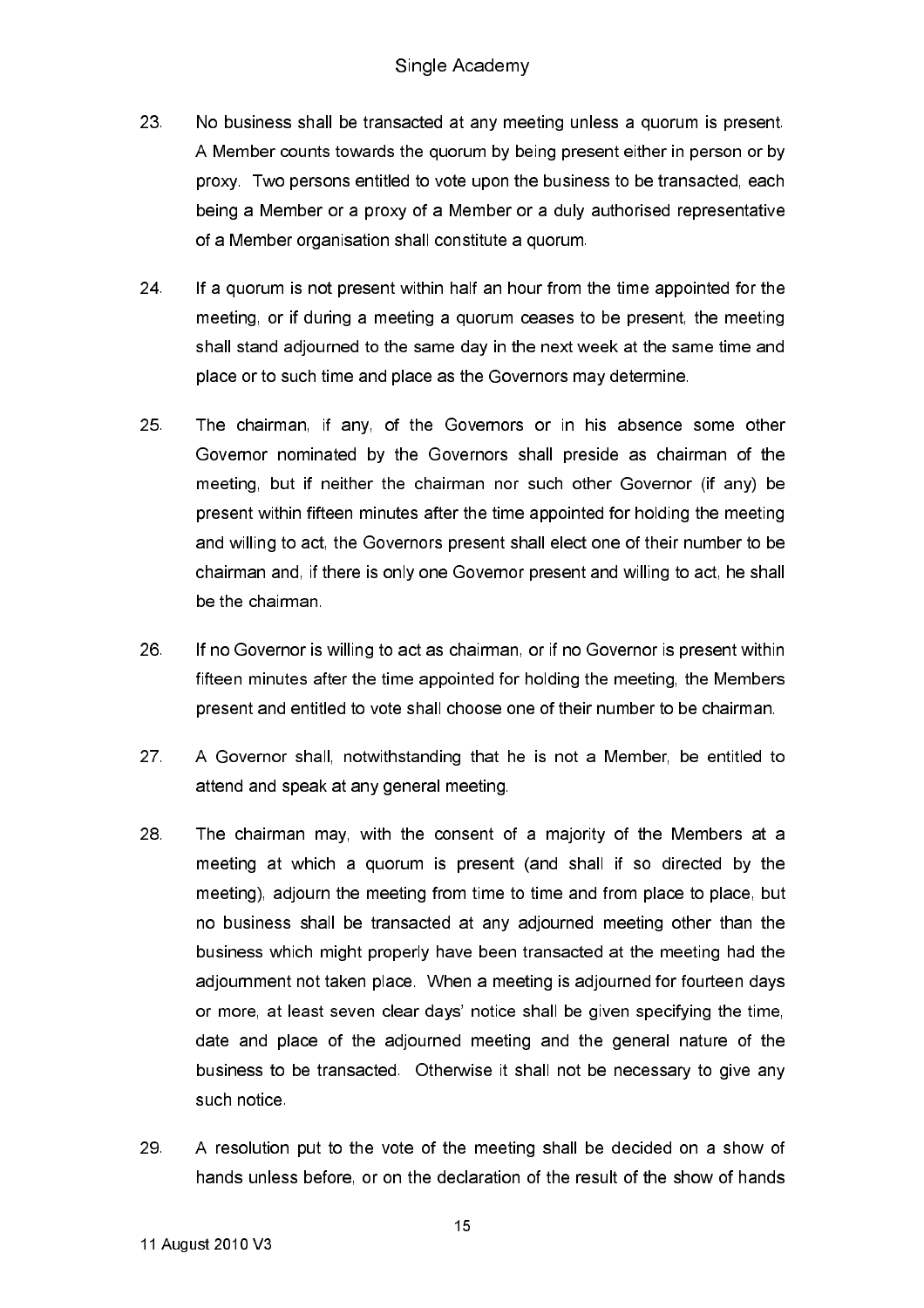a poll is duly demanded. Subject to the provisions of the Companies Act 2006, a poll may be demanded:-

- (a) by the chairman: or
- (b) by at least two Members having the right to vote at the meeting, or
- (c) by a Member or Members representing not less than one-tenth of the total voting rights of all the Members having the right to vote at the meeting.
- $30<sub>1</sub>$ Unless a poll is duly demanded a declaration by the chairman that a resolution has been carried or carried unanimously, or by a particular majority, or lost, or not carried by a particular majority and an entry to that effect in the minutes of the meeting shall be conclusive evidence of the fact without proof of the number or proportion of the votes recorded in favour of or against such resolution
- $31<sub>1</sub>$ The demand for a poll may be withdrawn, before the poll is taken, but only with the consent of the chairman. The withdrawal of a demand for a poll shall not invalidate the result of a show of hands declared before the demand for the poll was made.
- $32<sub>1</sub>$ A poll shall be taken as the chairman directs and he may appoint scrutineers (who need not be Members) and fix a time, date and place for declaring the results. The result of the poll shall be deemed to be the resolution of the meeting at which the poll was demanded.
- 33 A poll demanded on the election of the chairman or on a question of adjournment shall be taken immediately. A poll demanded on any other question shall be taken either immediately or at such time, date and place as the chairman directs not being more than thirty days after the poll is demanded. The demand for a poll shall not prevent continuance of a meeting for the transaction of any business other than the question on which the poll is demanded. If a poll is demanded before the declaration of the result of a show of hands and the demand is duly withdrawn, the meeting shall continue as if the demand had not been made.
- 34. No notice need be given of a poll not taken immediately if the time, date and place at which it is to be taken are announced at the meeting at which it is demanded. In other cases at least seven clear days' notice shall be given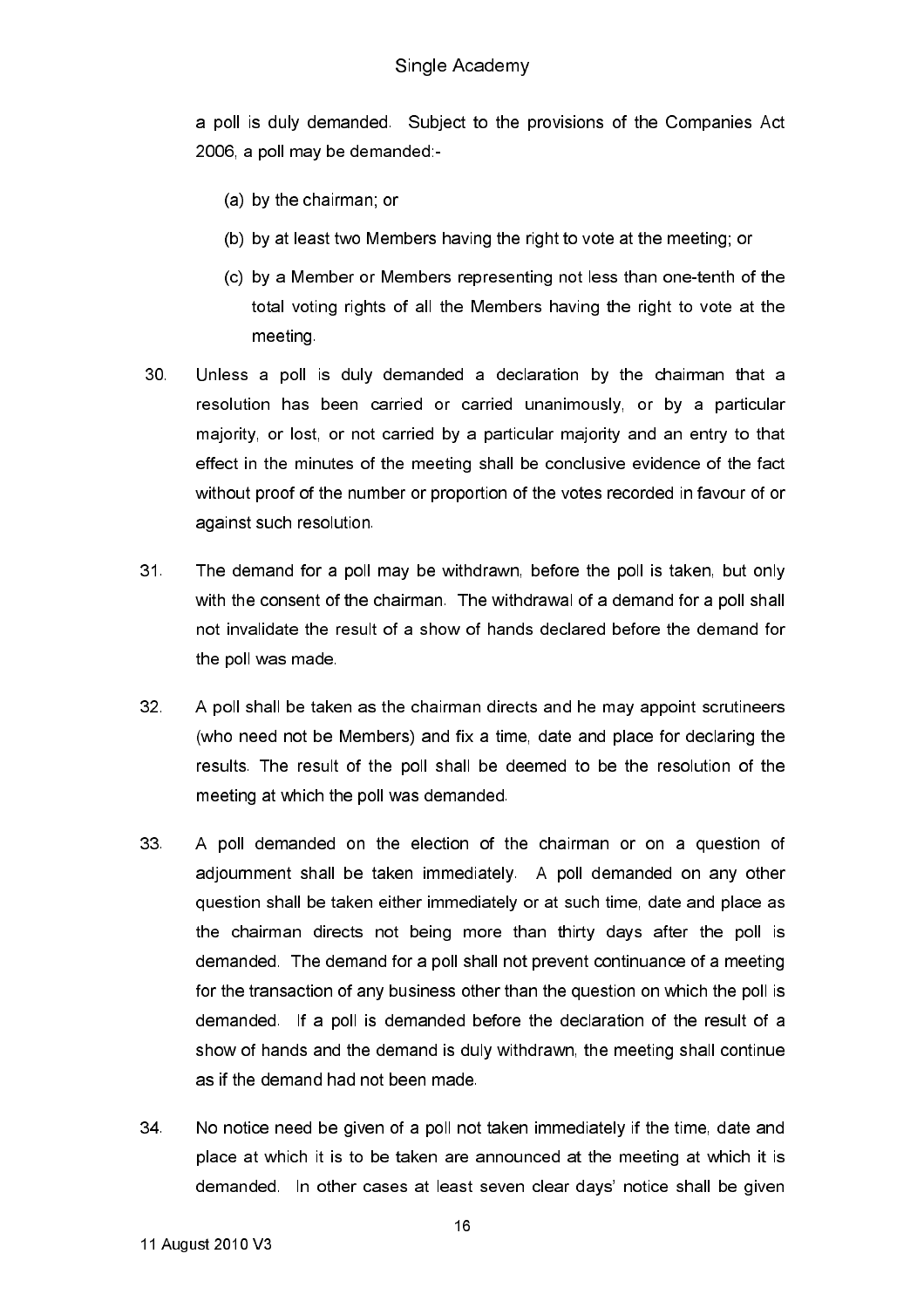specifying the time, date and place at which the poll is to be taken.

35 A resolution in writing agreed by such number of Members as reguired if it had been proposed at a general meeting shall be as effectual as if it had been passed at a general meeting duly convened and held provided that a copy of the proposed resolution has been sent to every Member. The resolution may consist of several instruments in the like form each agreed by one or more Members.

### **VOTES OF MEMBERS**

- 36. On the show of hands every Member present in person shall have one vote. On a poll every Member present in person or by proxy shall have one vote.
- 37 Not used
- 38 No Member shall be entitled to vote at any general meeting unless all moneys then payable by him to the Academy Trust have been paid.
- 39 No objections shall be raised to the qualification of any person to vote at any general meeting except at the meeting or adjourned meeting at which the vote objected to is tendered, and every vote not disallowed at the meeting shall be valid. Any objection made in due time shall be referred to the chairman whose decision shall be final and conclusive.
- 40 An instrument appointing a proxy shall be in writing, signed by or on behalf of the appointer and shall be in the following form (or in a form as near thereto as circumstances allow or in any other form which is usual or which the Governors may approve) -

"I/We, ......... of .......... being a Member/Members of the above named Academy Trust, hereby appoint ...... of ......, or in his absence, ........ of ....... as my/our proxy to vote in my/our name s and on my/our behalf at the annual general meeting/ general meeting of the Academy Trust to be held on .....20[], and at any adjournment thereof.

Signed on ..... 201 1"

41. Where it is desired to afford Members an opportunity of instructing the proxy how he shall act the instrument appointing a proxy shall be in the following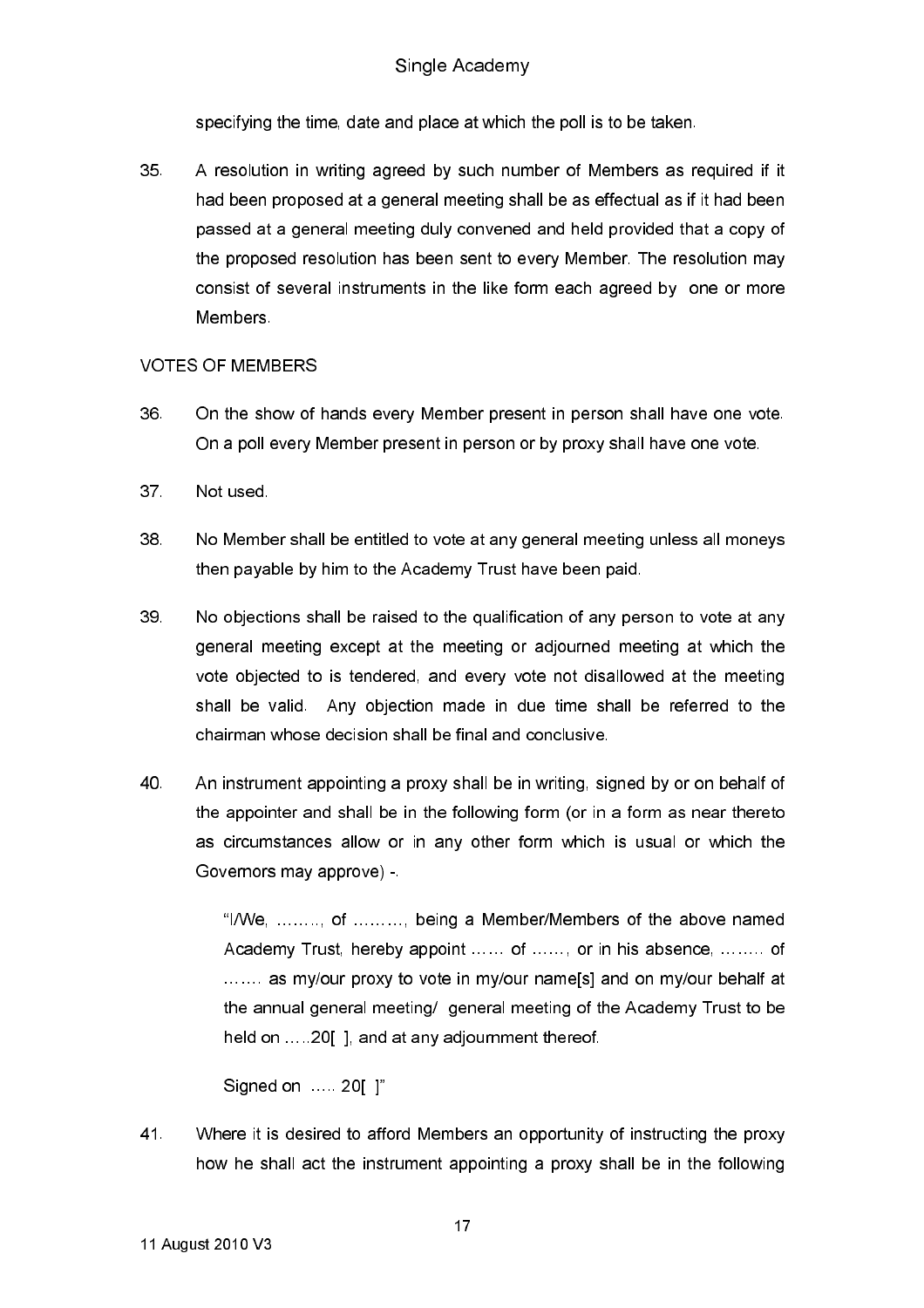### Single Academy

form (or in a form as near thereto as circumstances allow or in any other form which is usual or which the Governors may approve)-

"I/We, ....... of ....... being a Member/Members of the above-named Academy Trust, hereby appoint .... of ......., or in his absence, ..... of ......, as my/our proxy to vote in my/our name[s] and on my/our behalf at the annual general meeting/ general meeting of the Academy Trust, to be held on ..., 2011, and at any adjournment thereof.

This form is to be used in respect of the resolutions mentioned below as follows:

Resolution No. 1 \*for \* against

Resolution No. 2 \*for \* against.

Strike out whichever is not desired.

Unless otherwise instructed, the proxy may vote as he thinks fit or abstain from voting.

Signed on ... 20[ ]"

42. The instrument appointing a proxy and any authority under which it is signed or a copy of such authority certified by a notary or in some other way approved by the Governors may -

> (a) be deposited at the office or at such other place within the United Kingdom as is specified in the notice convening the meeting or in any instrument of proxy sent out by the Academy Trust in relation to the meeting not less than 48 hours before the time for holding the meeting or adjourned meeting at which the person named in the instrument proposes to vote, or

> (b) in the case of a poll taken more than 48 hours after it is demanded, be deposited as aforesaid after the poll has been demanded and not less than 24 hours before the time appointed for the taking of the poll;

> (c) where the poll is not taken forthwith but is taken not more than 48 hours after it was demanded, be delivered at the meeting at which the poll was demanded to the chairman or to the Secretary or to any Governor;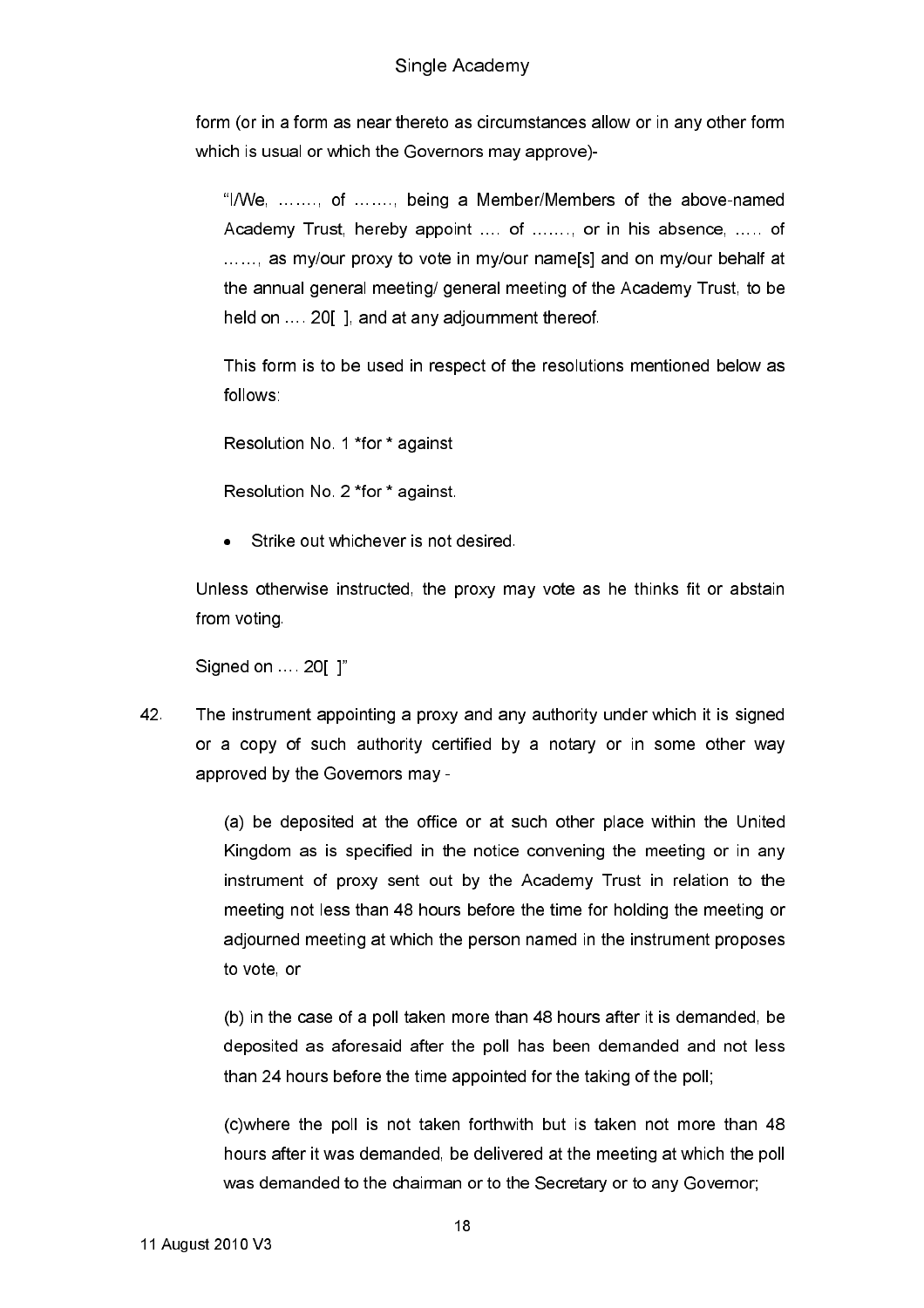and an instrument of proxy which is not deposited or delivered in a manner so permitted shall be invalid.

- 43 A vote given or poll demanded by proxy or by the duly authorised representative of a corporation shall be valid notwithstanding the previous determination of the authority of the person voting or demanding a poll unless notice of the determination was received by the Academy Trust at the office or at such other place at which the instrument of proxy was duly deposited before the commencement of the meeting or adjourned meeting at which the vote given or the poll demanded or (or in the case of a poll taken otherwise than on the same day as the meeting or adjourned meeting) the time appointed for taking the poll.
- 44. Any organisation which is a Member of the Academy Trust may by resolution of its board of directors or other governing body authorise such person as it thinks fit to act as its representative at any meeting of the Academy Trust, and the person so authorised shall be entitled to exercise the same powers on behalf of the organisation which he represents as that organisation could exercise if it were an individual Member of the Academy Trust.

### **GOVERNORS**

- 45 The number of Governors shall be not less than three but (unless otherwise determined by ordinary resolution) shall not be subject to any maximum.
- 46 Subject to Articles 48-49 and 64, the Academy Trust shall have the following Governors:
	- a. up to 11 Governors, appointed under Article 50;
	- b. a minimum of 2 and up to 5 Parent Governors appointed under Articles 53-58
	- c. up to 3 Staff Governors, comprising at least 2 teacher(s), subject to Article 50A;
	- d the Principal.
	- e. any Additional Governors, if appointed under Article 62, 62A, 62C or 68A and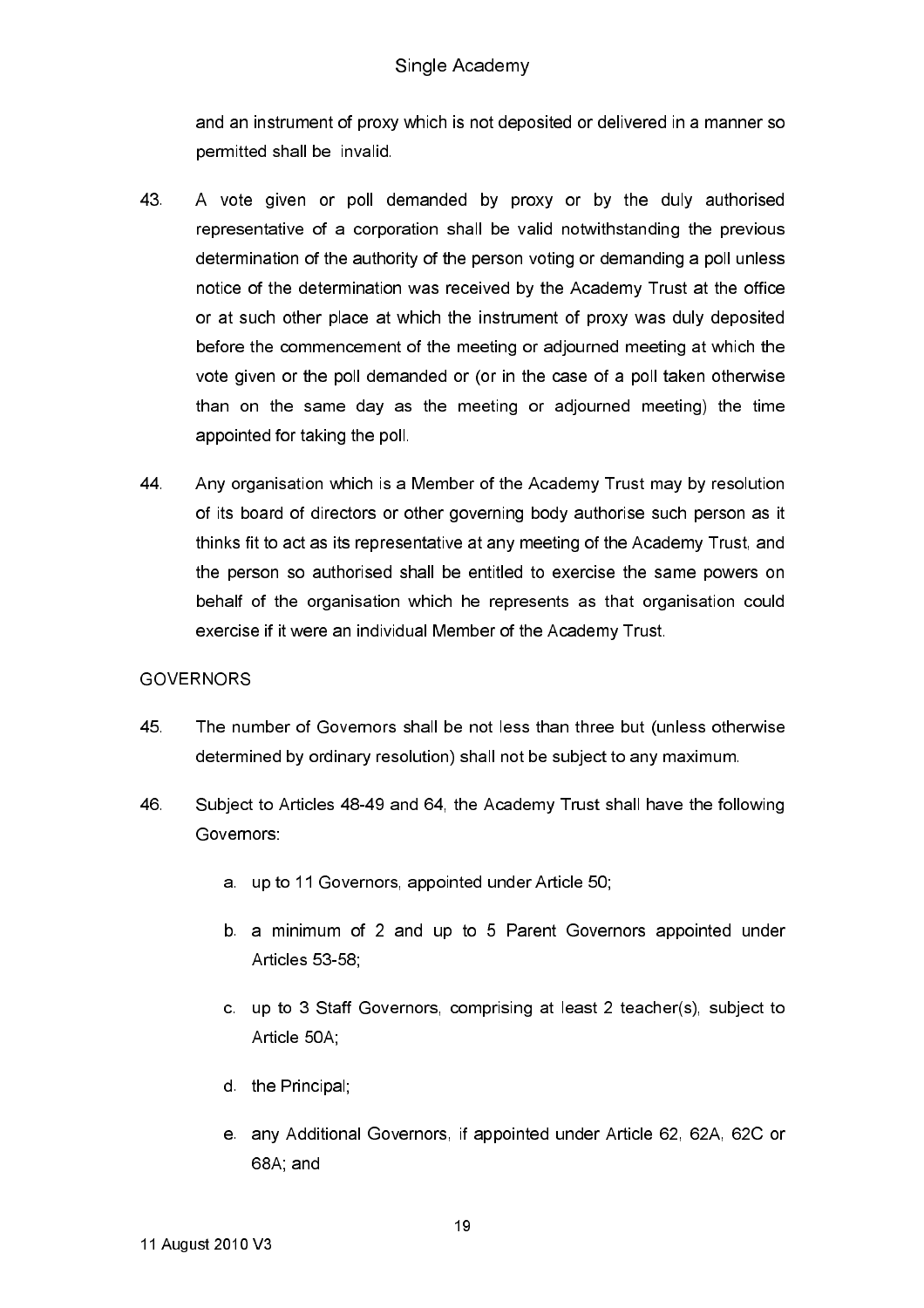- $f =$ any Further Governors, if appointed under Article 63 or Article 68A.
- 47. The Academy Trust may also have any Co-opted Governor appointed under Article 59
- 48 The first Governors shall be those persons named in the statement delivered pursuant to sections 9 and 12 of the Companies Act 2006.
- 48A The governors of the Predecessor School as at the date immediately prior to the Conversion Date shall be Governors as of the Conversion Date and shall serve their remaining terms of office as if they were still governors of the Predecessor School (although their category of Governor may change). Those Parent Governors and elected Staff Governors, if any, who were governors of the Predecessor School as at the Conversion Date shall be deemed to be elected for the purposes of these Articles.
- 49 Future Governors shall be appointed or elected, as the case may be, under these Articles. Where it is not possible for such a Governor to be appointed or elected due to the fact that an Academy has not yet been established or the Principal has not been appointed, then the relevant Article or part thereof shall not apply

#### APPOINTMENT OF GOVERNORS

- $50 -$ The Members may appoint up to 11 Governors, subject to Article 50A.
- 50A. The total number of Governors who are employees of the Academy Trust (including the Principal) must not exceed one third of the total number of Governors
- $51<sub>1</sub>$ Not used.
- 52 The Principal shall be treated for all purposes as being an ex officio Governor.
- 53 Subject to Article 57, the Parent Governor(s) shall be elected by parents of registered pupils at the Academy. A Parent Governor must be a parent of a pupil at the Academy at the time when he is elected.
- 54. The Governing Body shall make all necessary arrangements for, and determine all other matters relating to, an election of Parent Governors, including any question of whether a person is a parent of a registered pupil at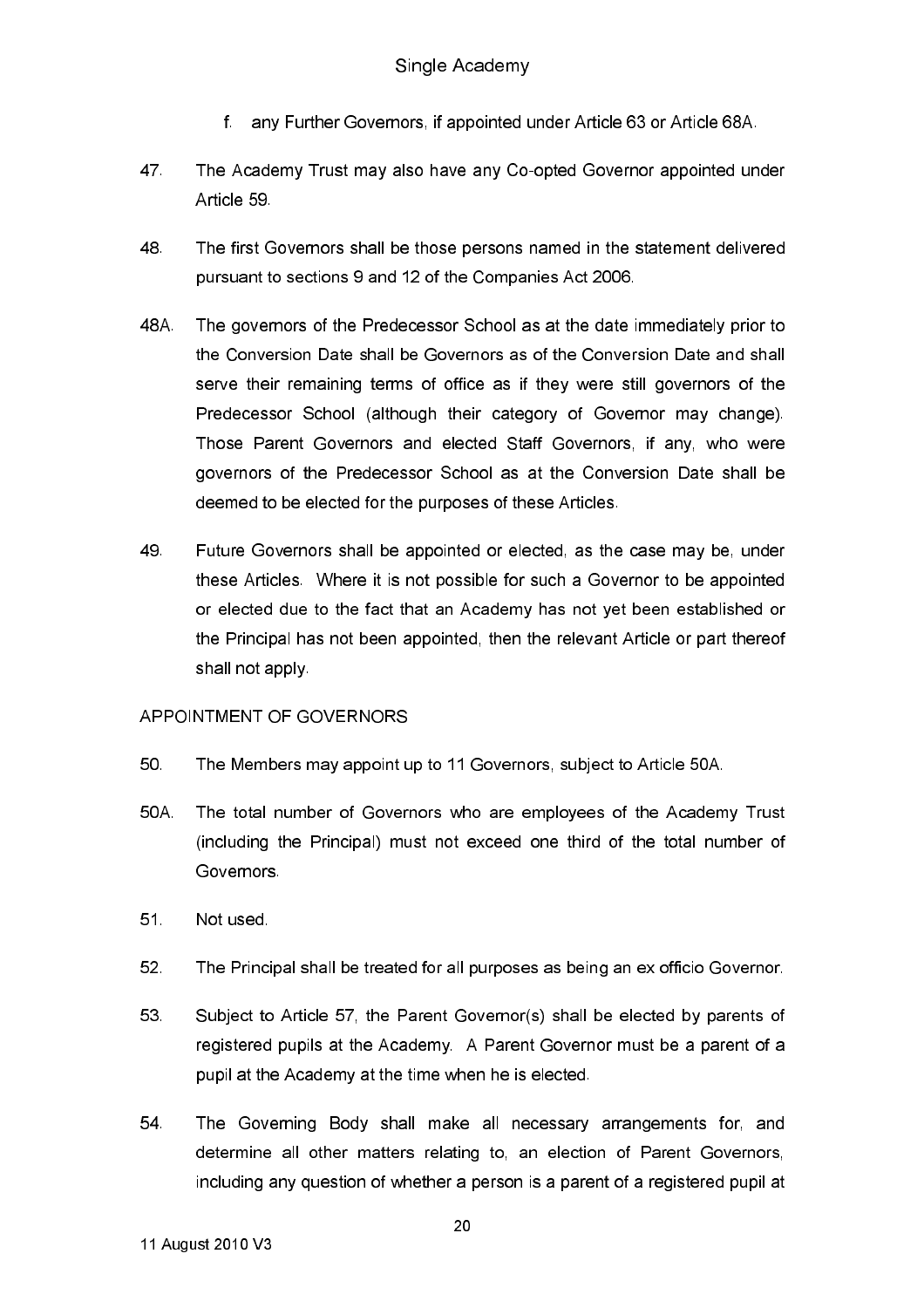the Academy. Any election of Parent Governors which is contested shall be held by secret ballot.

- 55 The arrangements made for the election of a Parent Governor shall provide for every person who is entitled to vote in the election to have an opportunity to do so by post or, if he prefers, by having his ballot paper returned to the Academy Trust by a registered pupil at the Academy.
- 56 Where a vacancy for a Parent Governor is required to be filled by election, the Governing Body shall take such steps as are reasonably practical to secure that every person who is known to them to be a parent of a registered pupil at the Academy is informed of the vacancy and that it is required to be filled by election, informed that he is entitled to stand as a candidate, and vote at the election, and given an opportunity to do so.
- 57 The number of Parent Governors required shall be made up by Parent Governors appointed by the Governing Body if the number of parents standing for election is less than the number of vacancies.
- 58. In appointing a Parent Governor the Governing Body shall appoint a person who is the parent of a registered pupil at the Academy; or where it is not reasonably practical to do so, a person who is the parent of a child of compulsory school age
- 58A. The Staff Governors shall be elected by staff members at the Academy. A Staff Governor must be a staff member at the time when he is elected. If a Staff Governor ceases to be a staff member then he shall be deemed to have resigned and shall cease to be a Governor.
- 58B. The Governors shall make all necessary arrangements for, and determine all other matters relating to, an election of the Staff Governors, including any question of whether a person is a staff member. Any election of Staff Governors which is contested shall be held by secret ballot.

### CO-OPTED GOVERNORS

59 The Governors may appoint up to 3 Co-opted Governors. A 'Co-opted Governor' means a person who is appointed to be a Governor by being Coopted by Governors who have not themselves been so appointed. The Governors may not co-opt an employee of the Academy Trust as a Co-opted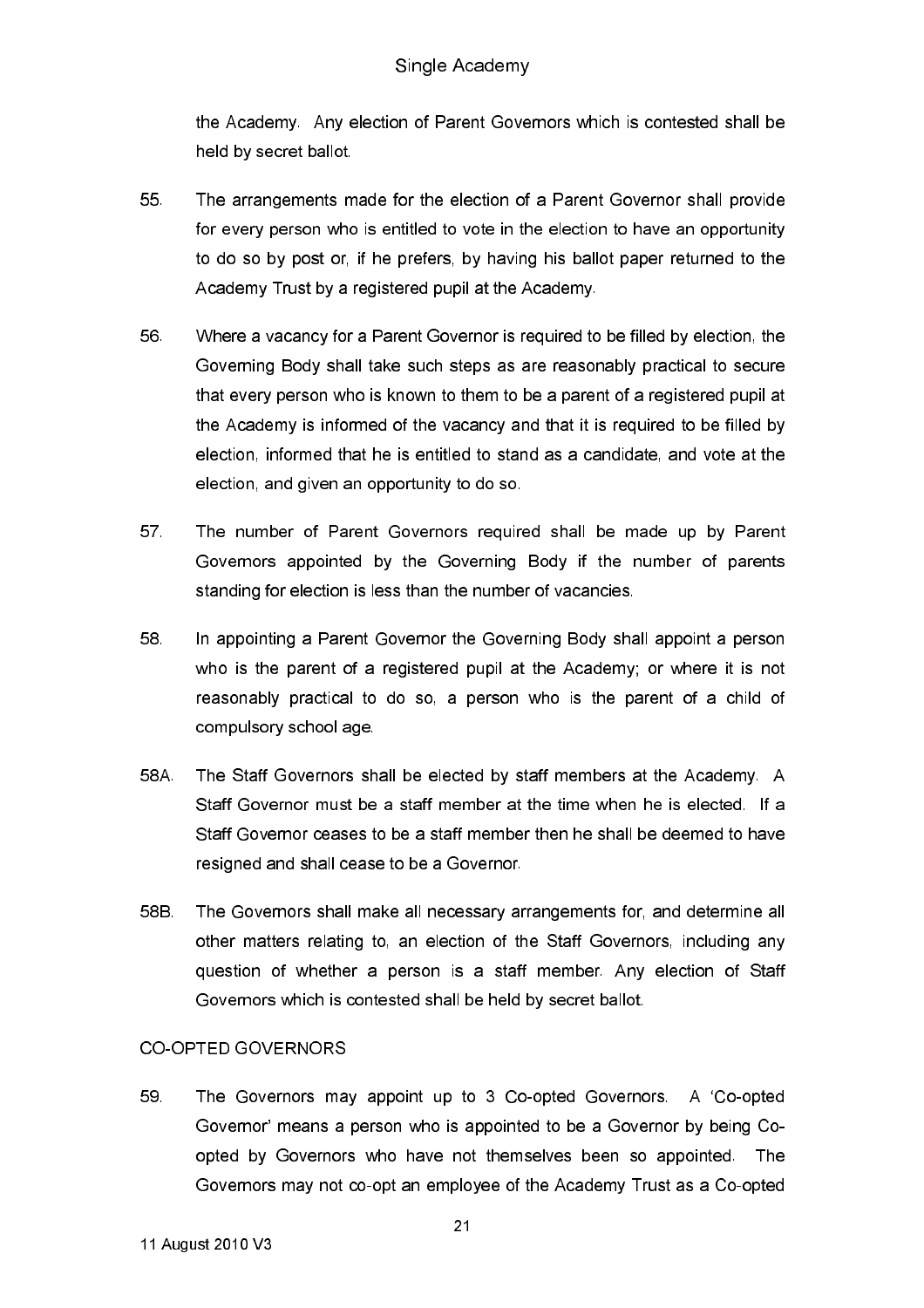Governor if the number of Governors who are employed by the Academy Trust (including the Principal) would thereby exceed one third of the total number of Governors.

### APPOINTMENT OF ADDITIONAL GOVERNORS

- 60 The Secretary of State may give a warning notice to the Governors where he is satisfied
	- i) that the standards of performance of pupils at the Academy are unacceptably low, or
	- ii) that there has been a serious breakdown in the way the Academy is managed or governed, or
	- iii) that the safety of pupils or staff of the Academy is threatened (whether by a breakdown of discipline or otherwise).
- 61. For the purposes of Article 60 a 'warning notice' is a notice in writing by the Secretary of State to the Academy Trust delivered to the Office setting out-

a) the matters referred to in Article 60,

b) the action which he requires the Governors to take in order to remedy those matters and

c) the period within which that action is to be taken by the Governors ('the compliance period').

62. The Secretary of State may appoint such Additional Governors as he thinks fit if the Secretary of State has:

a) given the Governors a warning notice in accordance with Article 60; and

b) the Governors have failed to comply, or secure compliance, with the notice to the Secretary of State's satisfaction within the compliance period.

62A The Secretary of State may also appoint such Additional Governors where following an Inspection by the Chief Inspector in accordance with the Education Act 2005 (an "Inspection") the Academy Trust receives an Ofsted grading (being a grade referred to in The Framework for School Inspection or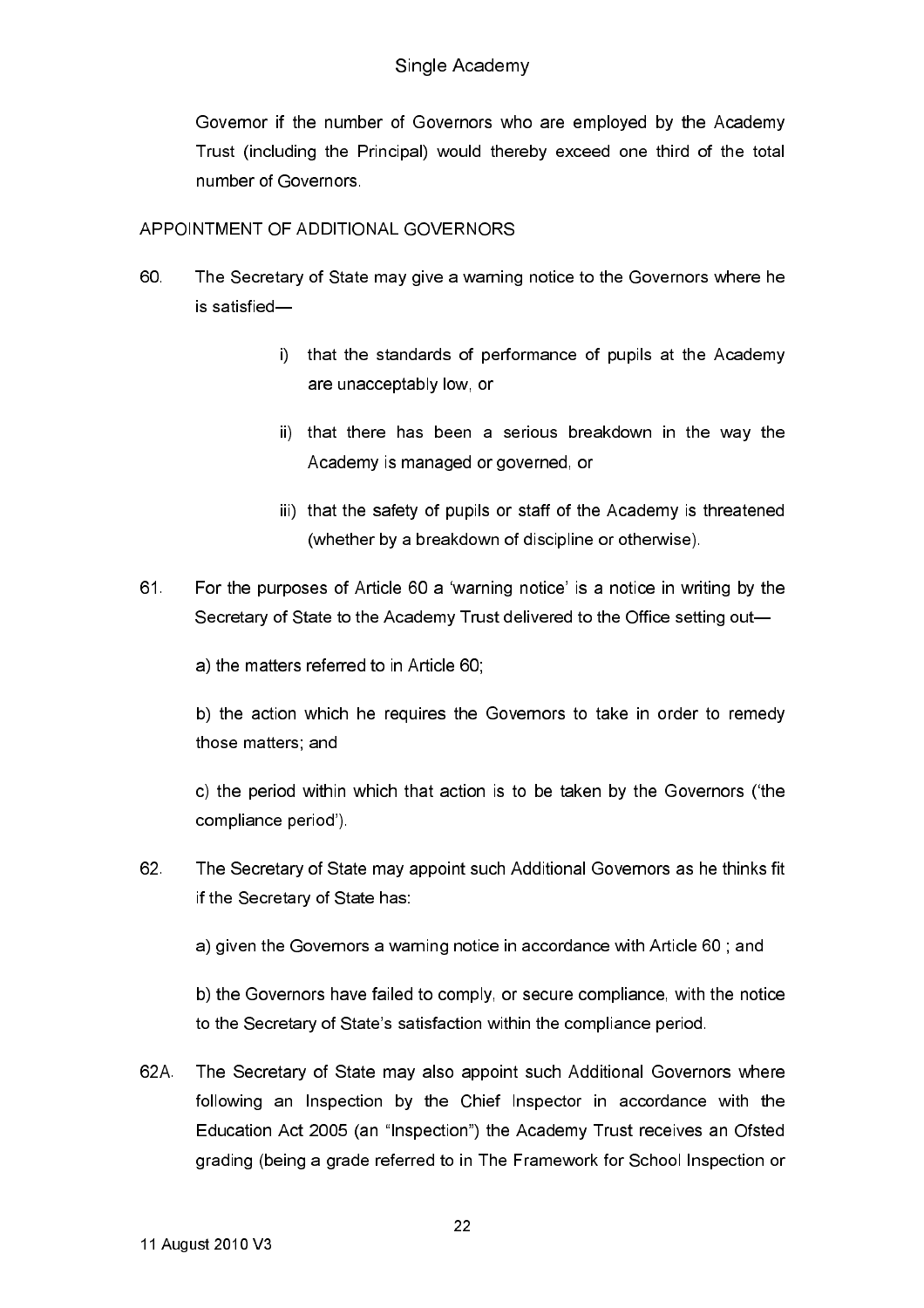any modification or replacement of that document for the time being in force) which amounts to a drop, either from one Inspection to the next Inspection or between any two Inspections carried out within a 5 year period, of two Ofsted For the purposes of the foregoing the grade received by the grades. Predecessor School shall be regarded as the grade received by the Academy

- $62B$ The Secretary of State may give a DFE Principal Agreement Warning Notice to the Governors where:
	- a) the Secretary of State is under a liability to make payment to the LA pursuant to the DFE Principal Agreement in respect of any Normal Payment Matters; or
	- b) in the immediately preceding 12 month period, the aggregate of the payments made by the Academy Trust to the LA pursuant to the DFE Principal Agreement in respect of Normal Payment Matters has reached more than 5% of GAG (as defined in the Funding Agreement); or
	- c) NOT USED; or
	- d) the Secretary of State considers (acting reasonably) that there has been a Persistent Breach of the School Agreement and/or the DFE Principal Agreement likely to materially and adversely impact on the provision of educational services at the Academy and for the purposes of this Article 62B(d) "Persistent Breach" means:

(i) a particular breach (including, but not limited to, a breach which relates to contract management and co-operation) which has recurred three (3) or more times in any rolling six (6) month period; or

(ii) the occurrence of five (5) or more different breaches (including, but not limited to, breaches which relates to contract management and co-operation) in any rolling six (6) month period; or

- the Academy Trust has committed a material breach of the School  $e)$ Agreement and/or the DFE Principal Agreement
- 62C The Secretary of State may appoint Additional Governors as he thinks fit if: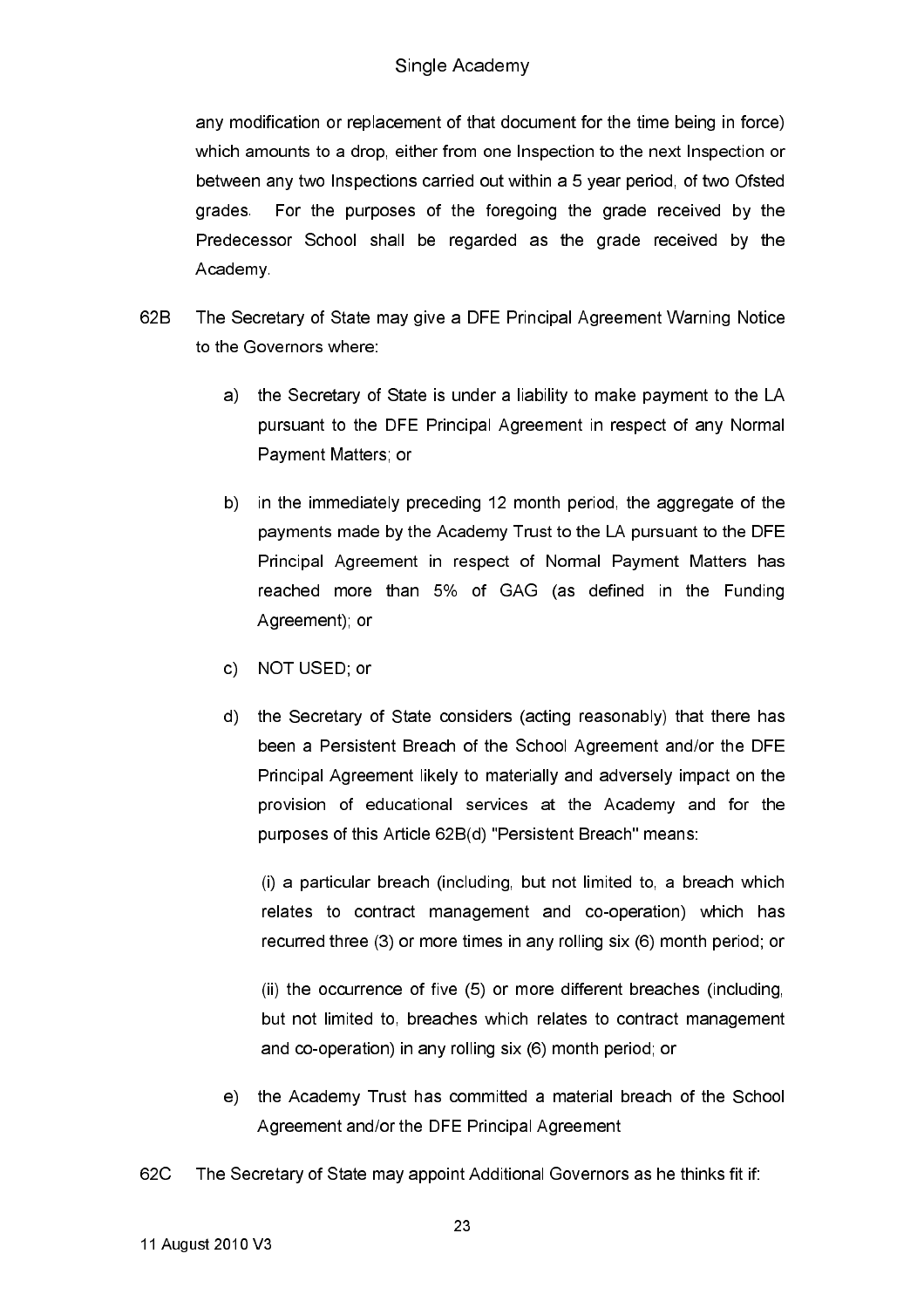- the LA has recovered any sums from the Secretary of State pursuant a) to the DFE Principal Agreement; or
- b) where the Academy Trust has received a DFE Principal Agreement Warning Notice pursuant to Article 62B and the Academy Trust has not, within 10 working days of such notice provided a remediation plan: (i) setting out the Academy Trust's proposals to improve compliance with the School Agreement and/or the DFE Principal Agreement; (ii) setting out a response by way of explanation to the description of the breach or other circumstances which gave rise to the DFE Principal Agreement Warning Notice and (iii) dealing with such other matters as may be the subject of the relevant DFE Principal Agreement Warning Notice, such plan to be acceptable to the Secretary of State (acting reasonably); or
- c) the Academy Trust has failed to comply with a material recommendation of the auditors appointed by the Secretary of State under clause 69 of the Funding Agreement where such recommendation relates to the implementation of any statement of any recommended accounting practice required to be adopted by the Academy Trust; or
- d) the Academy Trust has committed a breach of the School Agreement and/or the DFE Principal Agreement which causes an Authority Default (as defined in the Project Agreement); or
- e) the circumstances envisaged by clauses 60A.10 of the Funding Agreement in respect of EAG funding are applicable;

provided that the Secretary of State may only appoint such additional persons if to do so is in the interests of the Academy.

- 63 The Secretary of State may also appoint such Further Governors as he thinks fit if a Special Measures Termination Event (as defined in the Funding Agreement) occurs in respect of the Academy.
- 64 Within 5 days of the Secretary of State appointing any Additional or Further Governors in accordance with Articles 62, 62A, 62C or 63, any Governors appointed under Article 50 and holding office immediately preceding the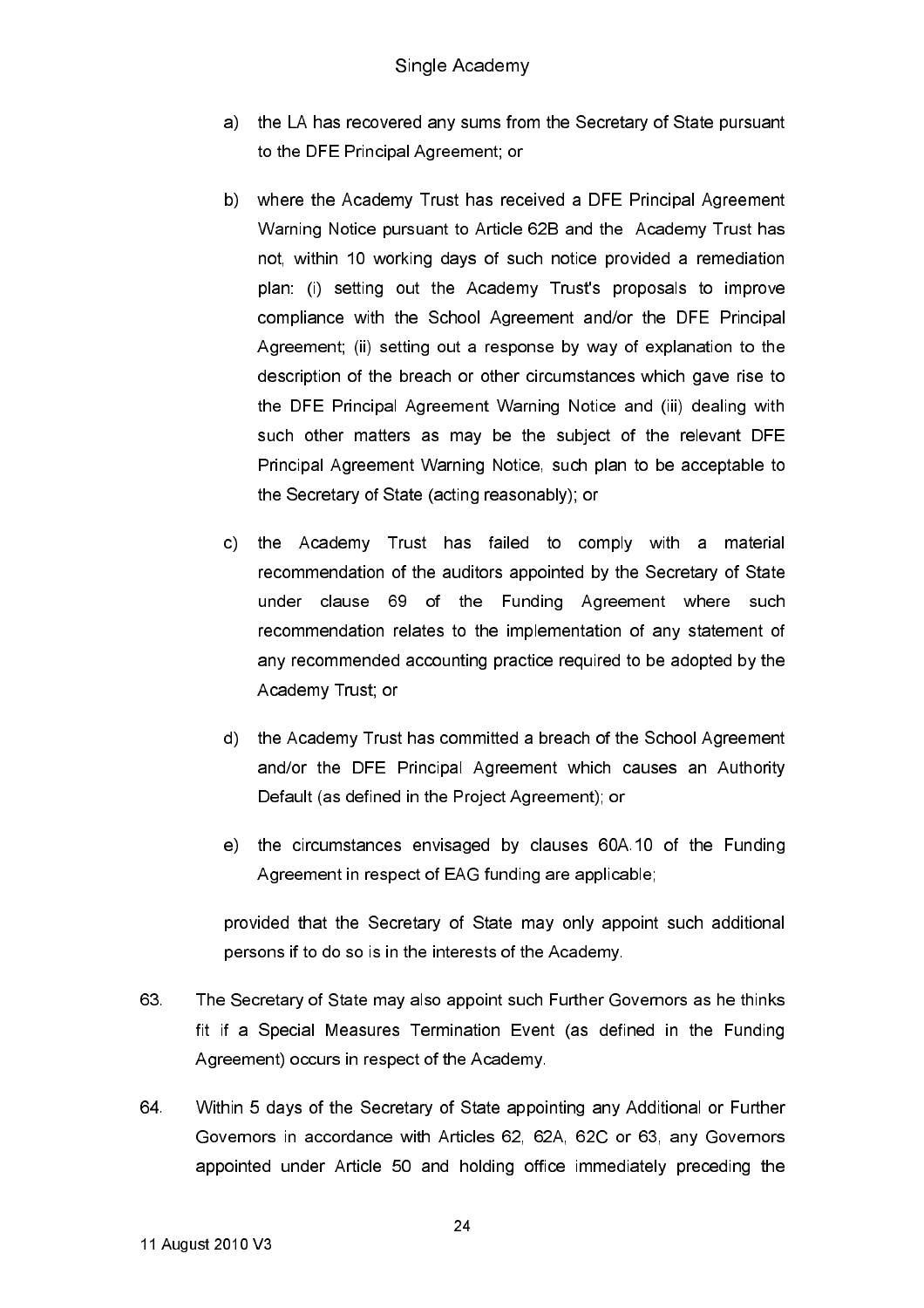appointment of such Governors, shall resign immediately and the Members' power to appoint Governors under Article 50 shall remain suspended until the Secretary of State removes one or more of the Additional or Further Governors.

### **TERM OF OFFICE**

65 The term of office for any Governor shall be 4 years, save that this time limit shall not apply to the Principal. Subiect to remaining eligible to be a particular type of Governor, any Governor may be re-appointed or re-elected.

### **RESIGNATION AND REMOVAL**

- 66 A Governor shall cease to hold office if he resigns his office by notice to the Academy Trust (but only if at least three Governors will remain in office when the notice of resignation is to take effect).
- 67 A Governor shall cease to hold office if:

a) he is removed by the person or persons who appointed him. This Article does not apply in respect of a Parent Governor; and/or

b) he is a Staff Governor and ceases to be emploved as a teacher or member of support staff.

- 68 Where a Governor resigns his office or is removed from office, the Governor or, where he is removed from office, those removing him, shall give written notice thereof to the Secretary.
- 68A Where an Additional or Further Governor appointed pursuant to Articles 62. 62A, 62C or 63 ceases to hold office as a Governor for any reason, other than being removed by the Secretary of State, the Secretary of State shall be entitled to appoint an Additional or Further Governor in his place.

## **DISQUALIFICATION OF GOVERNORS**

- 69 No person shall be qualified to be a Governor unless he is aged 18 or over at the date of his election or appointment. No current pupil of the Academy shall be a Governor
- $70 -$ A Governor shall cease to hold office if he becomes incapable by reason of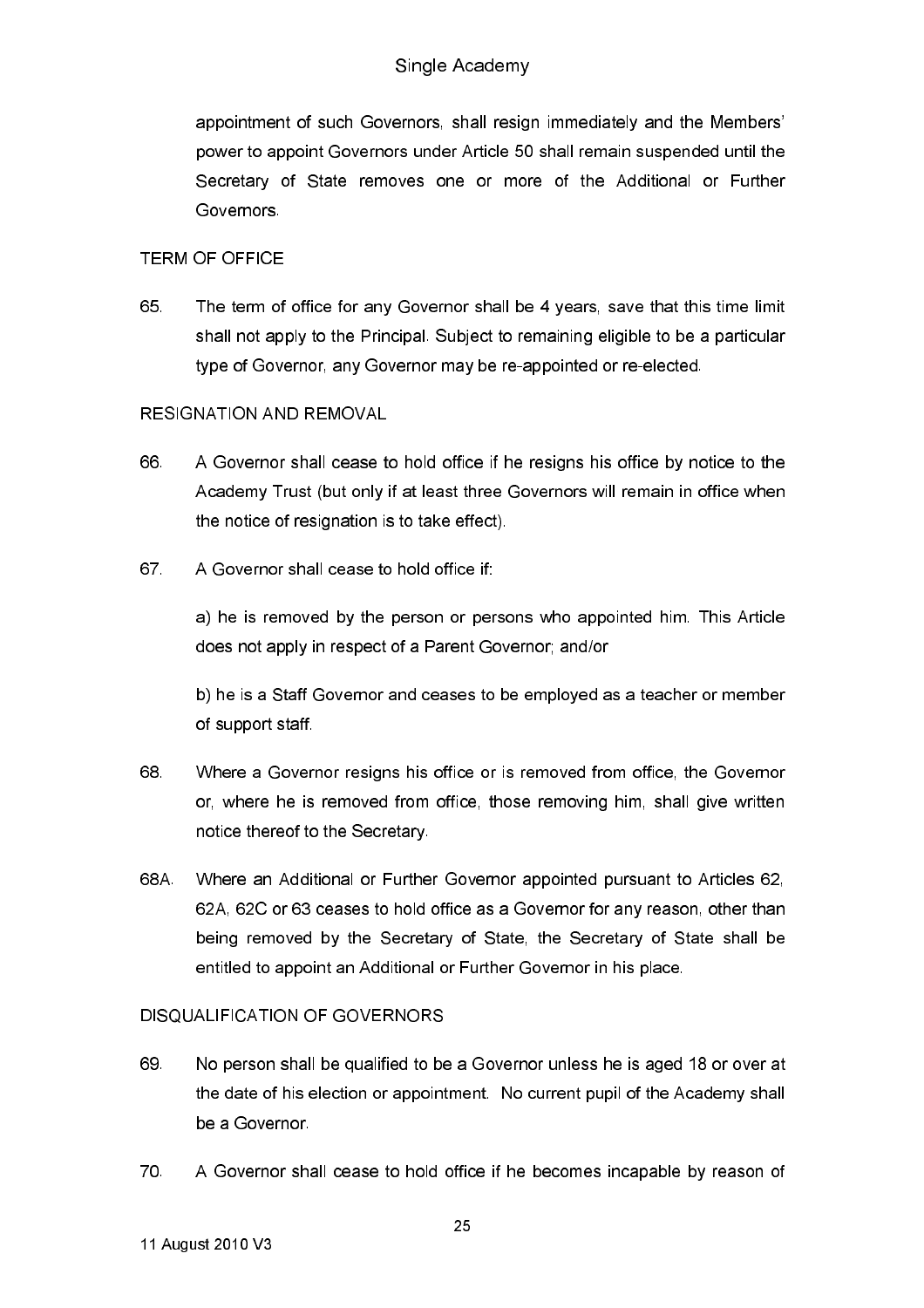mental disorder, illness or injury of managing or administering his own affairs.

- $71.$ A Governor shall cease to hold office if he is absent without the permission of the Governors from all their meetings held within a period of six months and the Governors resolve that his office be vacated.
- 72 A person shall be disqualified from holding or continuing to hold office as a Governor if-

a) his estate has been sequestrated and the sequestration has not been discharged, annulled or reduced; or

- b) he is the subject of a bankruptcy restrictions order or an interim order.
- 73 A person shall be disqualified from holding or continuing to hold office as a Governor at any time when he is subject to a disqualification order or a disqualification undertaking under the Company Directors Disqualification Act 1986 or to an order made under section 429(2)(b) of the Insolvency Act 1986 (failure to pay under county court administration order).
- 74 A Governor shall cease to hold office if he ceases to be a Governor by virtue of any provision in the Companies Act 2006 or is disqualified from acting as a trustee by virtue of section 72 of the Charities Act 1993 (or any statutory reenactment or modification of that provision).
- 75 A person shall be disqualified from holding or continuing to hold office as a Governor if he has been removed from the office of charity trustee or trustee for a charity by an order made by the Charity Commission or the High Court on the grounds of any misconduct or mismanagement in the administration of the charity for which he was responsible or to which he was privy, or which he by his conduct contributed to or facilitated.
- 76 A person shall be disqualified from holding or from continuing to hold office as a Governor at any time when he is:

a) included in the list kept by the Secretary of State under section 1 of the Protection of Children Act 1999; or

b) disqualified from working with children in accordance with Section 35 of the Criminal Justice and Court Services Act 2000; or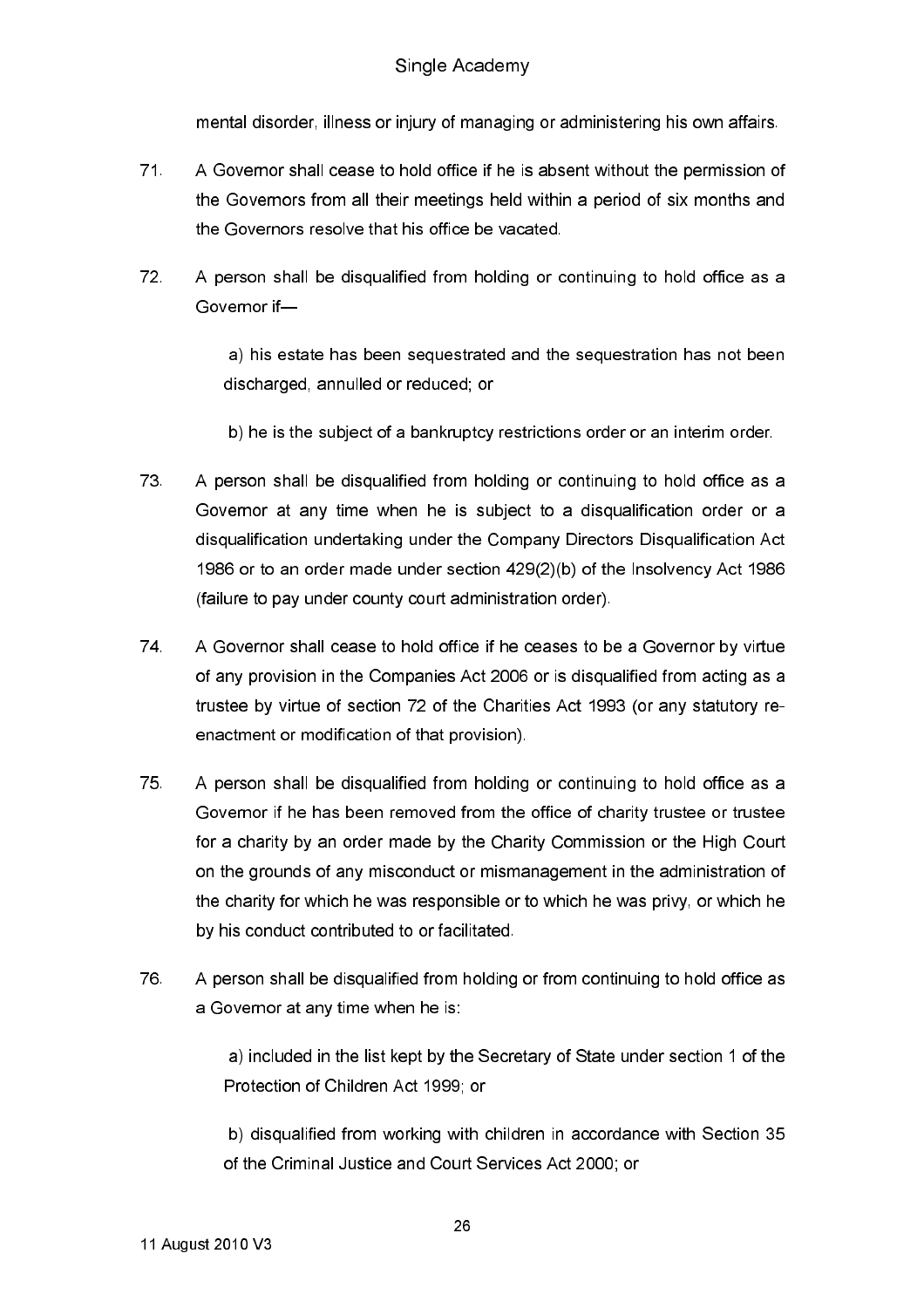c) barred from regulated activity relating to children (within the meaning of section 3(2) of the Safeguarding Vulnerable Groups Act 2006)

- 77 A person shall be disqualified from holding or continuing to hold office as a Governor if he is a person in respect of whom a direction has been made under section 142 of the Education Act 2002 or is subject to any prohibition or restriction which takes effect as if contained in such a direction.
- 78 A person shall be disqualified from holding or continuing to hold office as a Governor where he has, at any time, been convicted of any criminal offence. excluding any that have been spent under the Rehabilitation of Offenders Act 1974 as amended, and excluding any offence for which the maximum sentence is a fine or a lesser sentence except where a person has been convicted of any offence which falls under section 72 of the Charities Act 1993
- 79 Except in the case of a Governor who at the date immediately prior to the Conversion Date:
	- was a governor of the Predecessor School: and  $(i)$
	- (ii) had the necessary criminal records bureau checks for the purposes of being a governor at the Predecessor School,

after the Academy has opened, a person shall be disqualified from holding or continuing to hold office as a Governor if he has not provided to the chairman of the Governors, by the date of the Governor's appointment or as soon as is practicable thereafter, a criminal records certificate at an enhanced disclosure level under section 113B of the Police Act 1997. In the event that the certificate discloses any information which would in the opinion of either the chairman or the Principal confirm their unsuitability to work with children that person shall be disqualified. If a dispute arises as to whether a person shall be disqualified, a referral shall be made to the Secretary of State to determine the matter. The determination of the Secretary of State shall be final.

80. Where, by virtue of these Articles a person becomes disqualified from holding, or continuing to hold office as a Governor; and he is, or is proposed. to become such a Governor, he shall upon becoming so disqualified give written notice of that fact to the Secretary.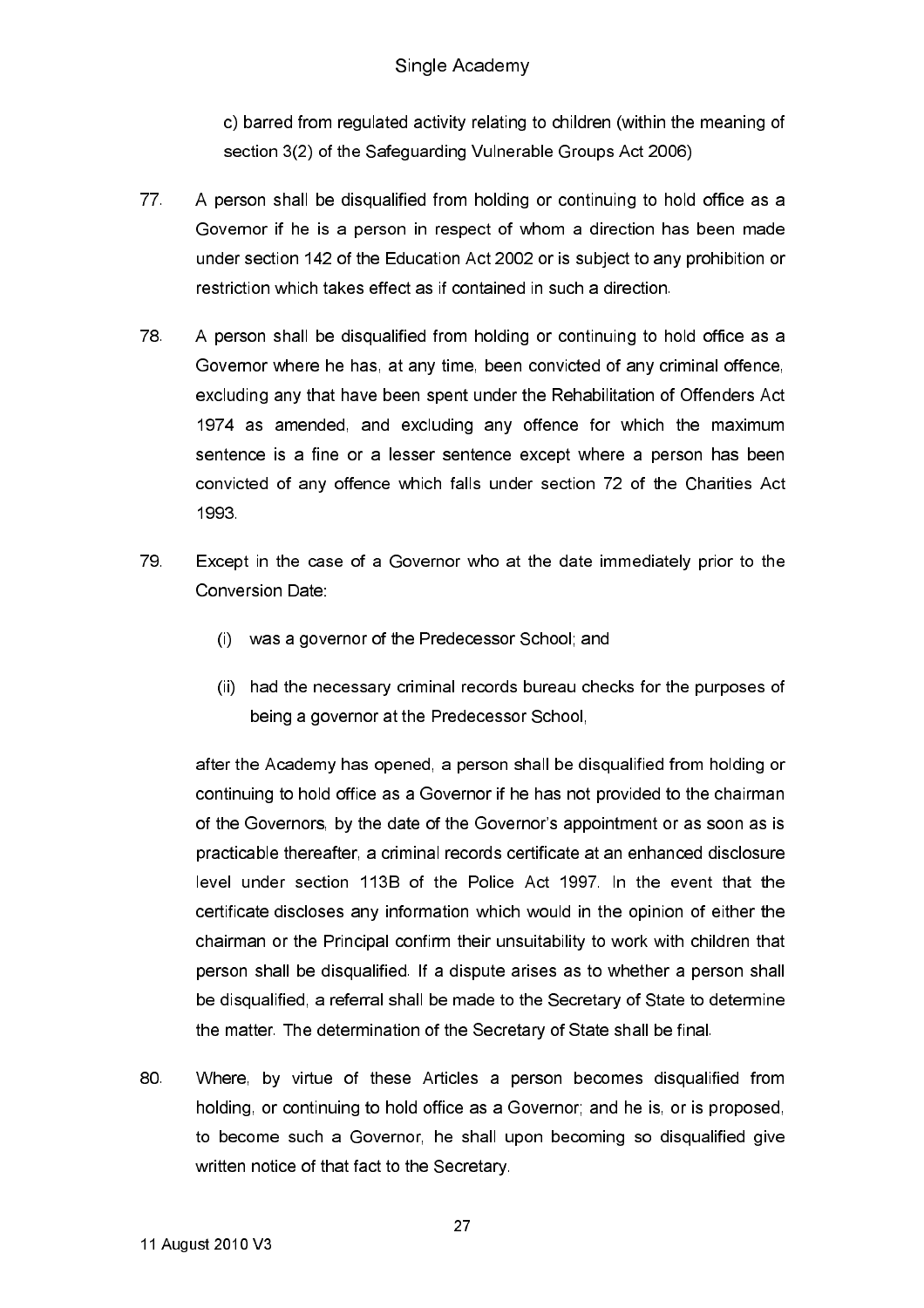Articles 69 to 80 and Articles 98-99 also apply to any member of any 81 committee of the Governors who is not a Governor.

### SECRETARY TO THE GOVERNORS

82. The Secretary shall be appointed by the Governors for such term, at such remuneration and upon such conditions as they may think fit; and any Secretary so appointed may be removed by them. The Secretary shall not be a Governor or a Principal. Notwithstanding this Article, the Governors may. where the Secretary fails to attend a meeting of theirs, appoint any one of their number or any other person to act as Secretary for the purposes of that meeting.

### CHAIRMAN AND VICE-CHAIRMAN OF THE GOVERNORS

- 83. The Governors shall each school year, at their first meeting in that year, elect a chairman and a vice-chairman from among their number. A Governor who is employed by the Academy Trust shall not be eligible for election as chairman or vice-chairman.
- 84 Subject to Article 85, the chairman or vice-chairman shall hold office as such until his successor has been elected in accordance with Article 86.
- 85 The chairman or vice-chairman may at any time resign his office by giving notice in writing to the Secretary. The chairman or vice-chairman shall cease to hold office if
	- a) he ceases to be a Governor:
	- b) he is employed by the Academy Trust;
	- c) he is removed from office in accordance with these Articles; or

d) in the case of the vice-chairman, he is elected in accordance with these Articles to fill a vacancy in the office of chairman.

- 86 Where by reason of any of the matters referred to in Article 85, a vacancy arises in the office of chairman or vice-chairman, the Governors shall at their next meeting elect one of their number to fill that vacancy.
- 87 Where the chairman is absent from any meeting or there is at the time a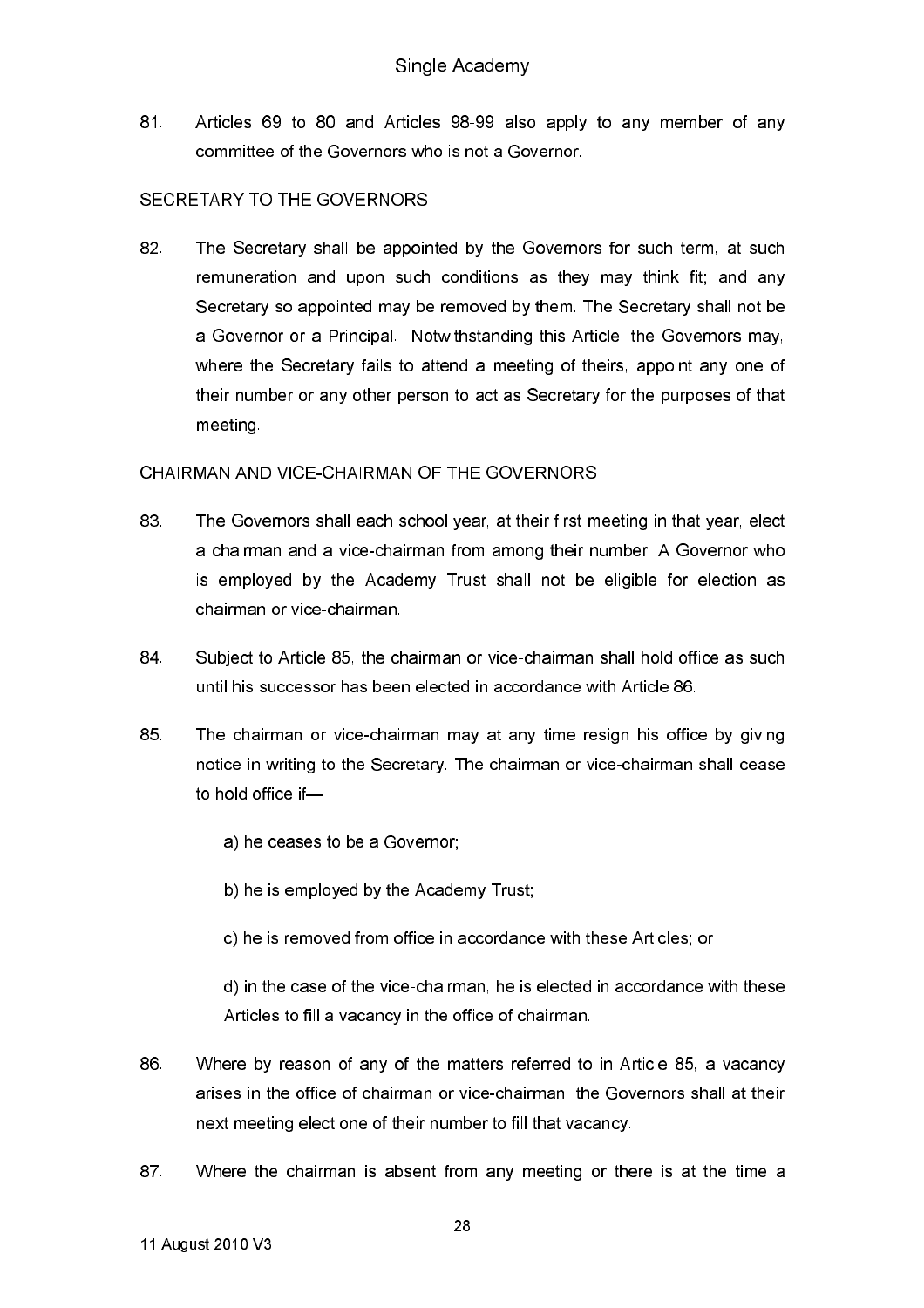vacancy in the office of the chairman, the vice-chairman shall act as the chair for the purposes of the meeting.

- 88 Where in the circumstances referred to in Article 87 the vice-chairman is also absent from the meeting or there is at the time a vacancy in the office of vicechairman, the Governors shall elect one of their number to act as a chairman for the purposes of that meeting, provided that the Governor elected shall not be a person who is employed by the Academy Trust.
- 89. The Secretary shall act as chairman during that part of any meeting at which the chairman is elected.
- 90 Any election of the chairman or vice-chairman which is contested shall be held by secret ballot.
- 91. The Governors may remove the chairman or vice-chairman from office in accordance with these Articles
- 92 A resolution to remove the chairman or vice-chairman from office which is passed at a meeting of the Governors shall not have effect unless-

a) it is confirmed by a resolution passed at a second meeting of the Governors held not less than fourteen days after the first meeting; and

b) the matter of the chairman's or vice-chairman's removal from office is specified as an item of business on the agenda for each of those meetings

93 Before the Governors resolve at the relevant meeting on whether to confirm the resolution to remove the chairman or vice-chairman from office, the Governor or Governors proposing his removal shall at that meeting state their reasons for doing so and the chairman or vice-chairman shall be given an opportunity to make a statement in response.

## POWERS OF GOVERNORS

94 Subject to provisions of the Companies Act 2006, the Articles and to any directions given by special resolution, the business of the Academy Trust shall be managed by the Governors who may exercise all the powers of the Academy Trust. No alteration of the Articles and no such direction shall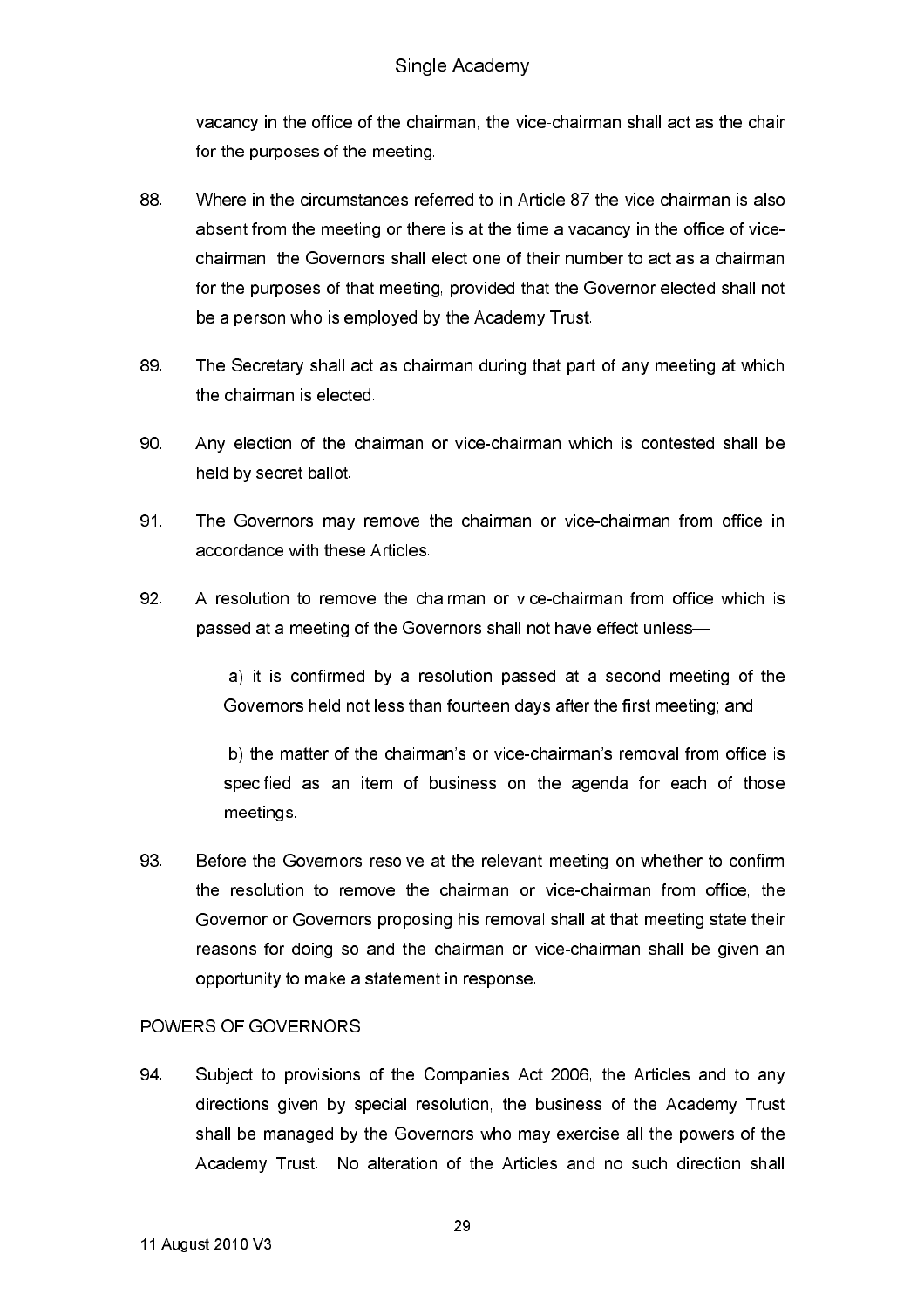# Single Academy

invalidate any prior act of the Governors which would have been valid if that alteration had not been made or that direction had not been given. The powers given by this Article shall not be limited by any special power given to the Governors by the Articles and a meeting of Governors at which a quorum is present may exercise all the powers exercisable by the Governors.

95 In addition to all powers hereby expressly conferred upon them and without detracting from the generality of their powers under the Articles the Governors shall have the following powers, namely:

> a) to expend the funds of the Academy Trust in such manner as they shall consider most beneficial for the achievement of the Objects and to invest in the name of the Academy Trust such part of the funds as they may see fit and to direct the sale or transposition of any such investments and to expend the proceeds of any such sale in furtherance of the Objects and

b) to enter into contracts on behalf of the Academy Trust.

- 96. In the exercise of their powers and functions, the Governors may consider any advice given by the Principal and any other executive officer.
- 97 Any bank account in which any money of the Academy Trust is deposited shall be operated by the Governors in the name of the Academy Trust. All cheques and orders for the payment of money from such an account shall be signed by at least two signatories authorised by the Governors.

### **CONFLICTS OF INTEREST**

- 98 Any Govemor who has or can have any direct or indirect duty or personal interest (including but not limited to any Personal Financial Interest) which conflicts or may conflict with his duties as a Governor shall disclose that fact to the Governors as soon as he becomes aware of it. A Governor must absent himself from any discussions of the Governors in which it is possible that a conflict will arise between his duty to act solely in the interests of the Academy Trust and any duty or personal interest (including but not limited to any Personal Financial Interest).
- 99 For the purpose of Article 98, a Governor has a Personal Financial Interest in the employment or remuneration of, or the provision of any other benefit to.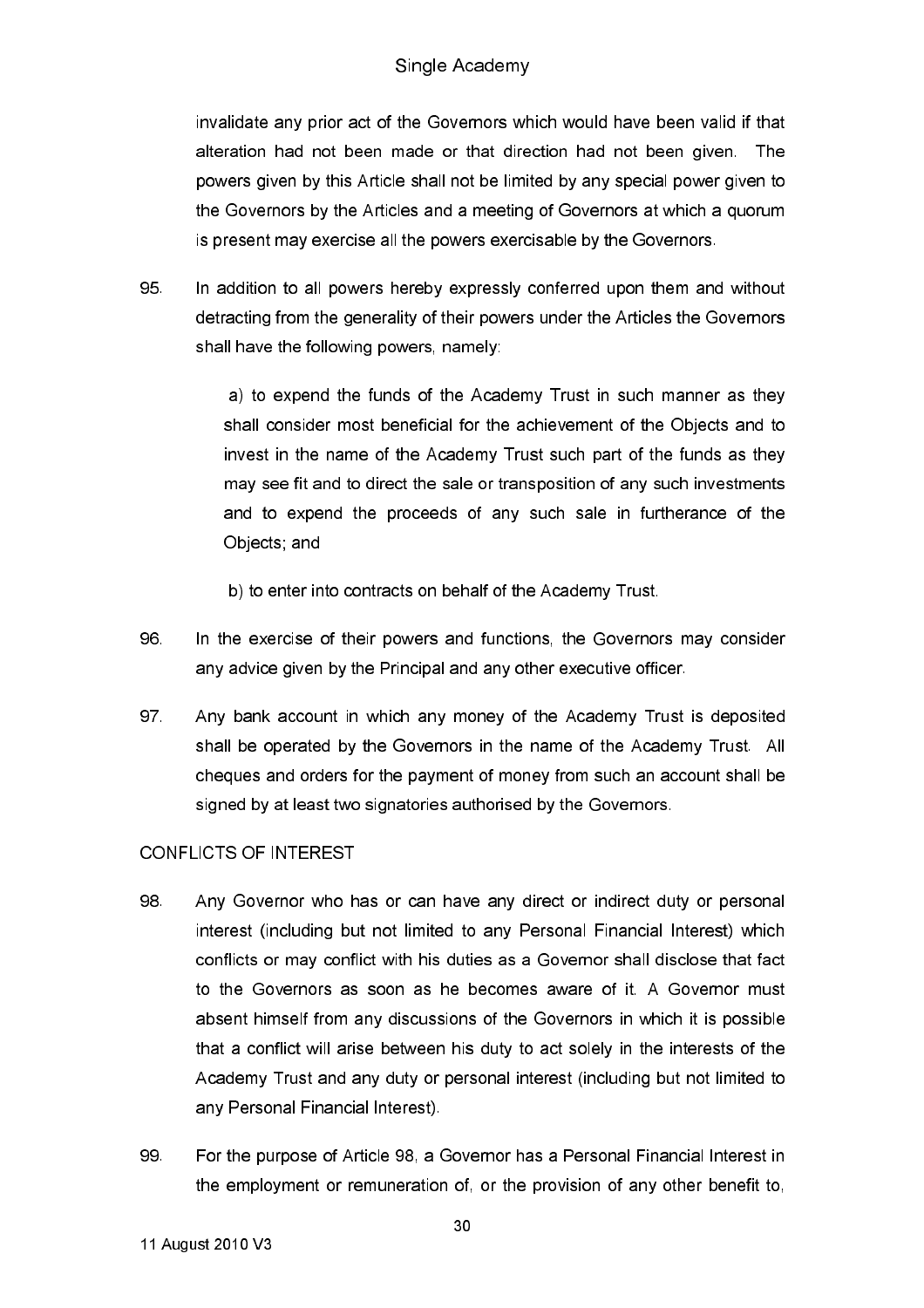that Governor as permitted by and as defined by Articles 6.5-6.9.

#### THE MINUTES

 $100 -$ The minutes of the proceedings of a meeting of the Governors shall be drawn up and entered into a book kept for the purpose by the person acting as Secretary for the purposes of the meeting; and shall be signed (subject to the approval of the Governors) at the same or next subsequent meeting by the person acting as chairman thereof. The minutes shall include a record of:

a) all appointments of officers made by the Governors; and

b) all proceedings at meetings of the Academy Trust and of the Governors and of committees of Governors including the names of the Governors present at each such meeting.

### **COMMITTEES**

 $101$ Subject to these Articles, the Governors may establish any committee. Subject to these Articles, the constitution, membership and proceedings of any committee shall be determined by the Governors. The establishment, terms of reference, constitution and membership of any committee of the Governors shall be reviewed at least once in every twelve months. The membership of any committee of the Governors may include persons who are not Governors, provided that a majority of members of any such committee shall be Governors. The Governors may determine that some or all of the members of a committee who are not Governors shall be entitled to vote in any proceedings of the committee. No vote on any matter shall be taken at a meeting of a committee of the Governors unless the majority of members of the committee present are Governors.

### **DELEGATION**

- $102<sub>1</sub>$ The Governors may delegate to any Governor, committee, the Principal or any other holder of an executive office, such of their powers or functions as they consider desirable to be exercised by them. Any such delegation may be made subject to any conditions the Governors may impose and may be revoked or altered.
- $103 -$ Where any power or function of the Governors is exercised by any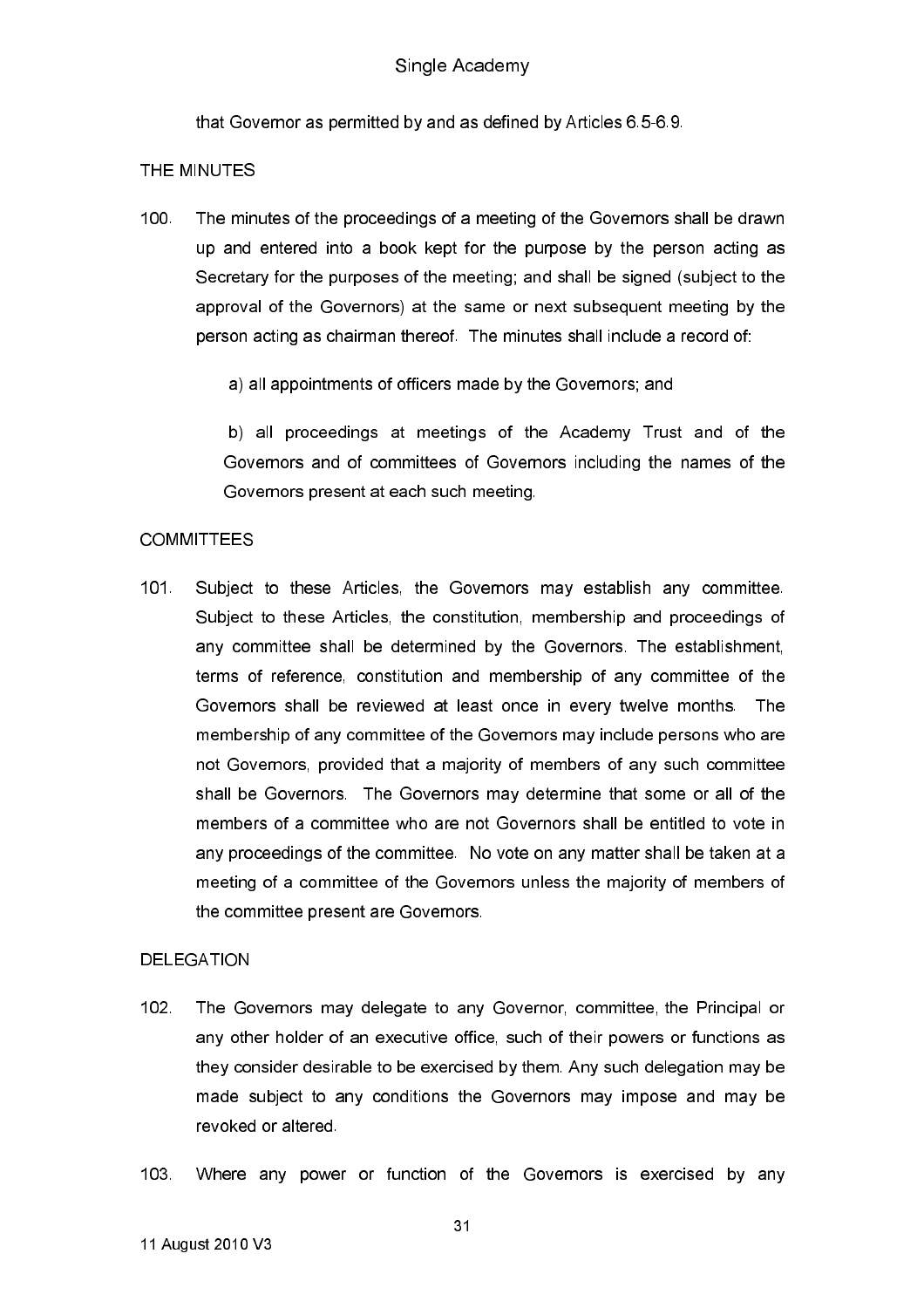committee, any Governor, Principal or any other holder of an executive office, that person or committee shall report to the Governors in respect of any action taken or decision made with respect to the exercise of that power or function at the meeting of the Governors immediately following the taking of the action or the making of the decision.

**PRINCIPAL** 

 $104$ The Governors shall appoint the Principal. The Governors may delegate such powers and functions as they consider are required by the Principal for the internal organisation, management and control of the Academy (including the implementation of all policies approved by the Governors and for the direction of the teaching and curriculum at the Academy).

### MEETINGS OF THE GOVERNORS

- $105<sub>1</sub>$ Subject to these Articles, the Governors may regulate their proceedings as they think fit
- 106. The Governors shall hold at least three meetings in every school year. Meetings of the Governors shall be convened by the Secretary. In exercising his functions under this Article the Secretary shall comply with any direction-

a) given by the Governors; or

b) given by the chairman of the Governors or, in his absence or where there is a vacancy in the office of chairman, the vice-chairman of the Governors, so far as such direction is not inconsistent with any direction given as mentioned in (a)

- 107 Any three Governors may, by notice in writing given to the Secretary, requisition a meeting of the Governors; and it shall be the duty of the Secretary to convene such a meeting as soon as is reasonably practicable.
- 108 Each Governor shall be given at least seven clear days before the date of a  $meeting -$

a) notice in writing thereof, signed by the Secretary (or sent by the Secretary, in the event of an electronic communication) and sent to each Governor at the address provided by each Governor from time to time;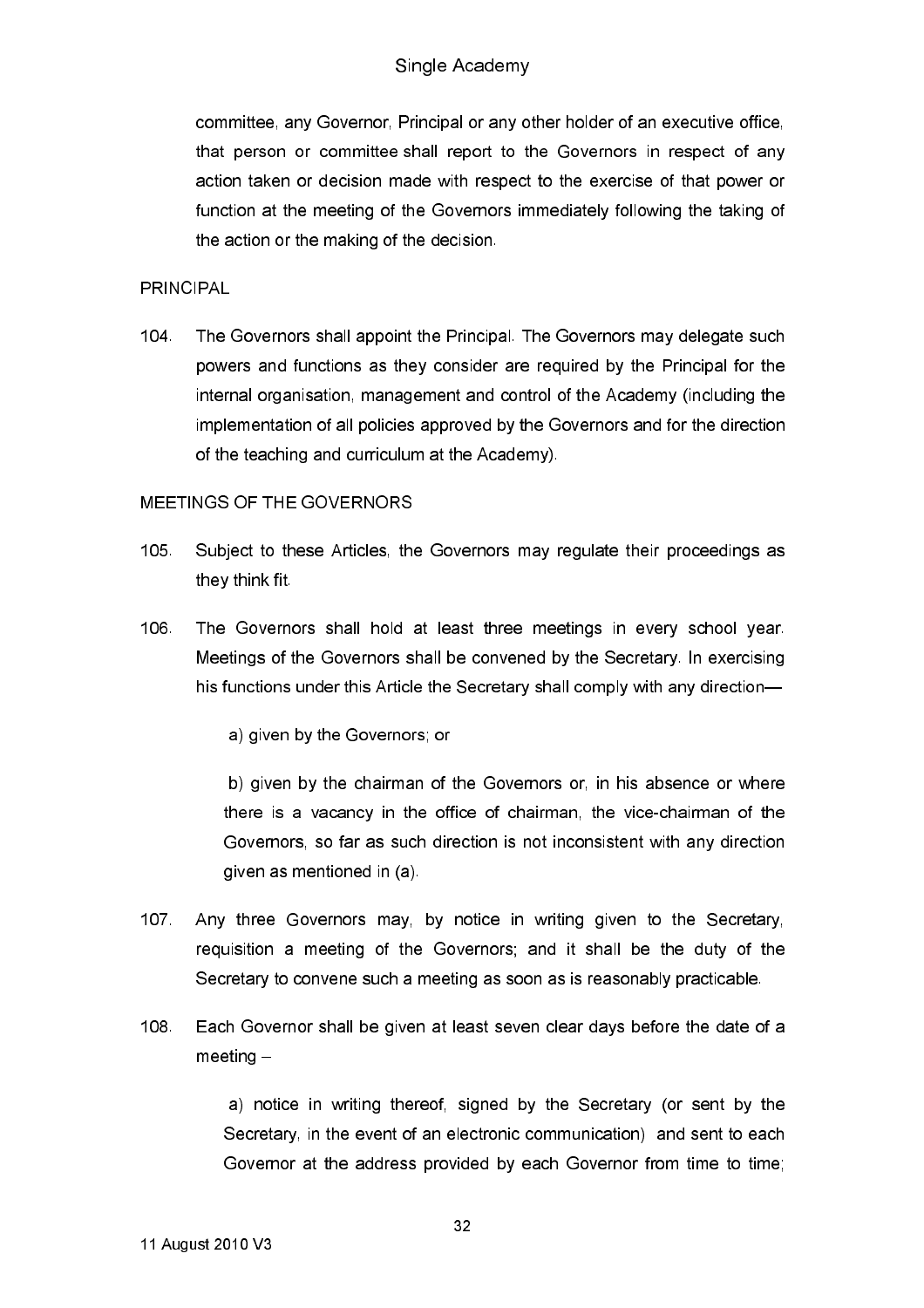and

b) a copy of the agenda for the meeting.

provided that where the chairman or, in his absence or where there is a vacancy in the office of chairman, the vice-chairman, so determines on the ground that there are matters demanding urgent consideration, it shall be sufficient if the written notice of a meeting, and the copy of the agenda thereof are given within such shorter period as he directs.

- 109 The convening of a meeting and the proceedings conducted thereat shall not be invalidated by reason of any individual not having received written notice of the meeting or a copy of the agenda thereof.
- $110$ A resolution to rescind or vary a resolution carried at a previous meeting of the Governors shall not be proposed at a meeting of the Governors unless the consideration of the rescission or variation of the previous resolution is a specific item of business on the agenda for that meeting.
- $111$ A meeting of the Governors shall be terminated forthwith if-
	- $(a)$ the Governors so resolve: or
	- $(b)$ the number of Governors present ceases to constitute a quorum for a meeting of the Governors in accordance with Article 114, subject to Article 116.
- $112 -$ Where in accordance with Article 111 a meeting is not held or is terminated before all the matters specified as items of business on the agenda for the meeting have been disposed of, a further meeting shall be convened by the Secretary as soon as is reasonably practicable, but in any event within seven days of the date on which the meeting was originally to be held or was so terminated.
- $113$ Where the Governors resolve in accordance with Article 111 to adjourn a meeting before all the items of business on the agenda have been disposed of, the Governors shall before doing so determine the time and date at which a further meeting is to be held for the purposes of completing the consideration of those items, and they shall direct the Secretary to convene a meeting accordingly.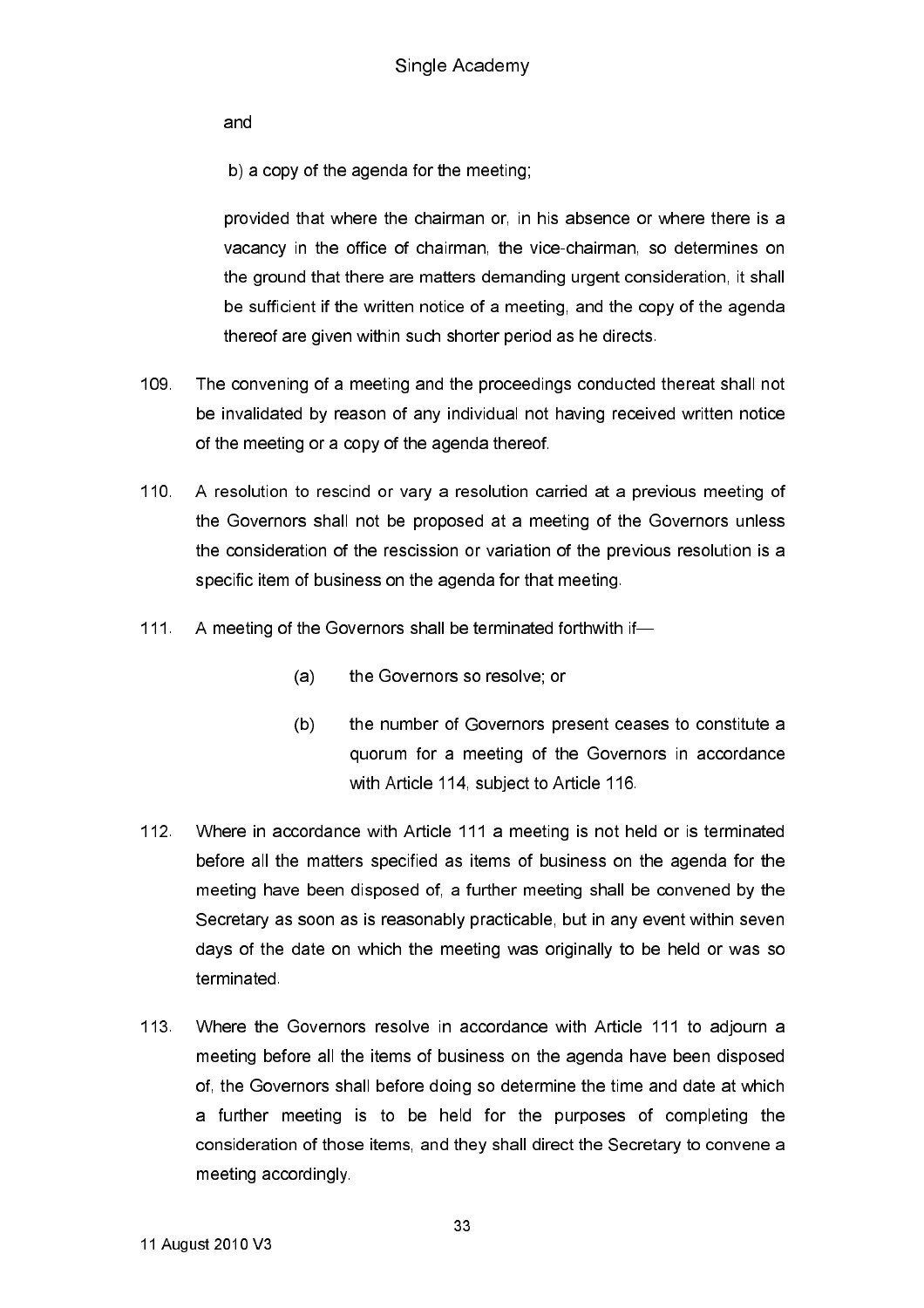- $114$ Subject to Article 116 the quorum for a meeting of the Governors, and any vote on any matter thereat, shall be any three Governors, or, where greater, any one third (rounded up to a whole number) of the total number of Governors holding office at the date of the meeting. If the Secretary of State has appointed Additional or Further Governors then a majority of the quorum must be made up of Additional or Further Governors.
- $115$ The Governors may act notwithstanding any vacancies in their number, but, if the numbers of Governors is less than the number fixed as the quorum, the continuing Governors may act only for the purpose of filling vacancies or of calling a general meeting.
- $116$ The quorum for the purposes of
	- a appointing a parent Governor under Article 57;
	- b. any vote on the removal of a Governor in accordance with Article 67;
	- c. any vote on the removal of the chairman of the Governors in accordance with Article 91;

shall be any two-thirds (rounded up to a whole number) of the persons who are at the time Governors entitled to vote on those respective matters.

- $117<sub>2</sub>$ Subject to these Articles, every question to be decided at a meeting of the Governors shall be determined by a majority of the votes of the Governors present and voting on the question. Every Governor shall have one vote.
- $118.$ Subject to Article 114-116, where there is an equal division of votes, the chairman of the meeting shall have a casting vote in addition to any other vote he may have.
- 119 The proceedings of the Governors shall not be invalidated by
	- a. any vacancy among their number; or
	- b. any defect in the election, appointment or nomination of any Governor.
- $120$ A resolution in writing, signed by all the Governors entitled to receive notice of and vote at a meeting of Governors or of a committee of Governors, shall be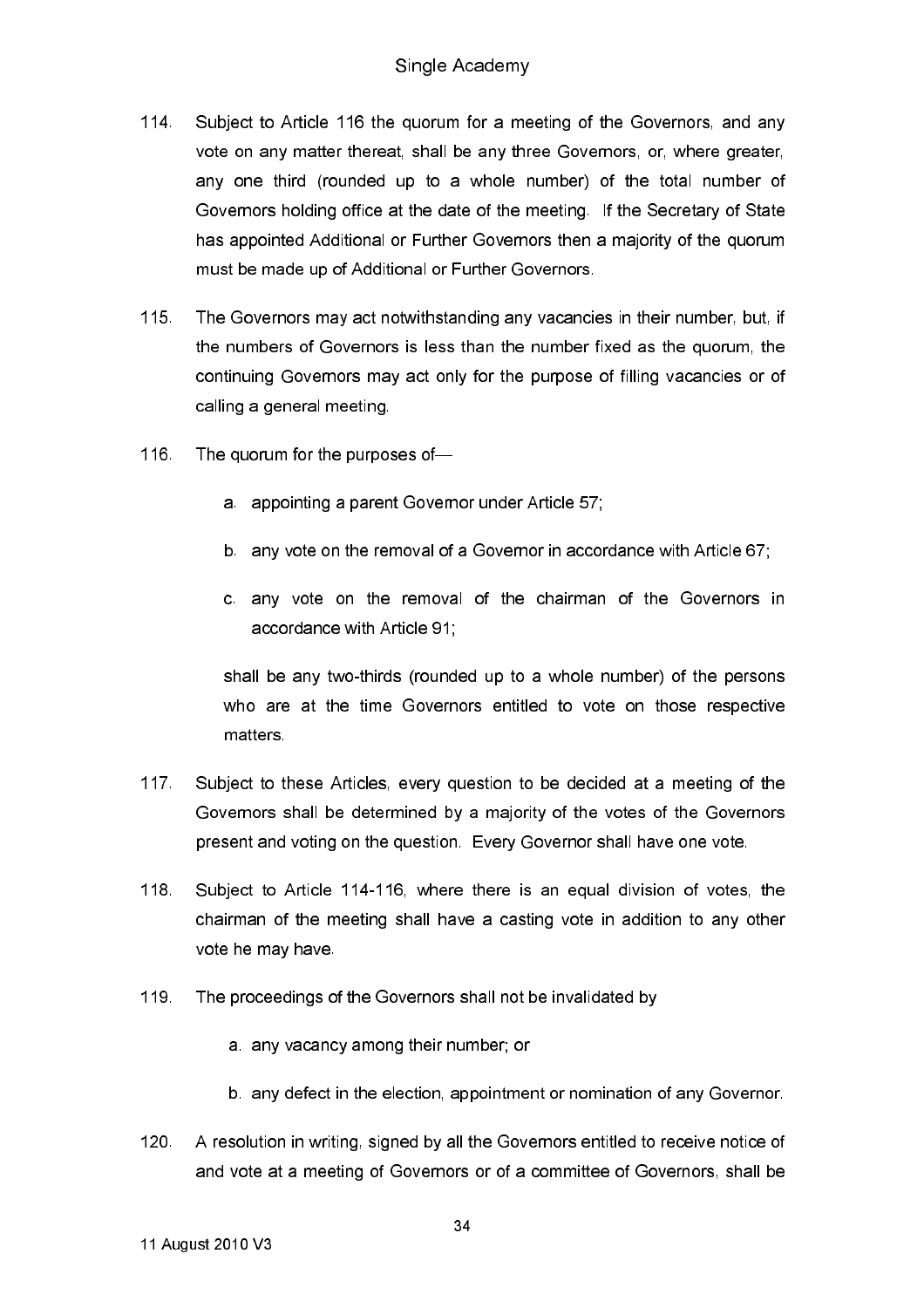valid and effective as if it had been passed at a meeting of Governors or (as the case may be) a committee of Governors duly convened and held. Such a resolution may consist of several documents in the same form, each signed by one or more of the Governors.

- $121$ Subject to Article 122, the Governors shall ensure that a copy of:
	- a the agenda for every meeting of the Governors;
	- b. the draft minutes of every such meeting, if they have been approved by the person acting as chairman of that meeting;
	- c. the signed minutes of every such meeting; and
	- d. any report, document or other paper considered at any such meeting,

are, as soon as is reasonably practicable, made available at the Academy to persons wishing to inspect them.

 $122$ There may be excluded from any item required to be made available in pursuance of Article 121, any material relating to-

> a a named teacher or other person employed, or proposed to be employed, at the Academy;

b. a named pupil at, or candidate for admission to, the Academy; and

c. any matter which, by reason of its nature, the Governors are satisfied should remain confidential.

 $123$ Any Governor shall be able to participate in meetings of the Governors by telephone or video conference provided that:

> a. he has given notice of his intention to do so detailing the telephone number on which he can be reached and/or appropriate details of the video conference suite from which he shall be taking part at the time of the meeting at least 48 hours before the meeting; and

> b. the Governors have access to the appropriate equipment. If after all reasonable efforts it does not prove possible for the person to participate by telephone or video conference the meeting may still proceed with its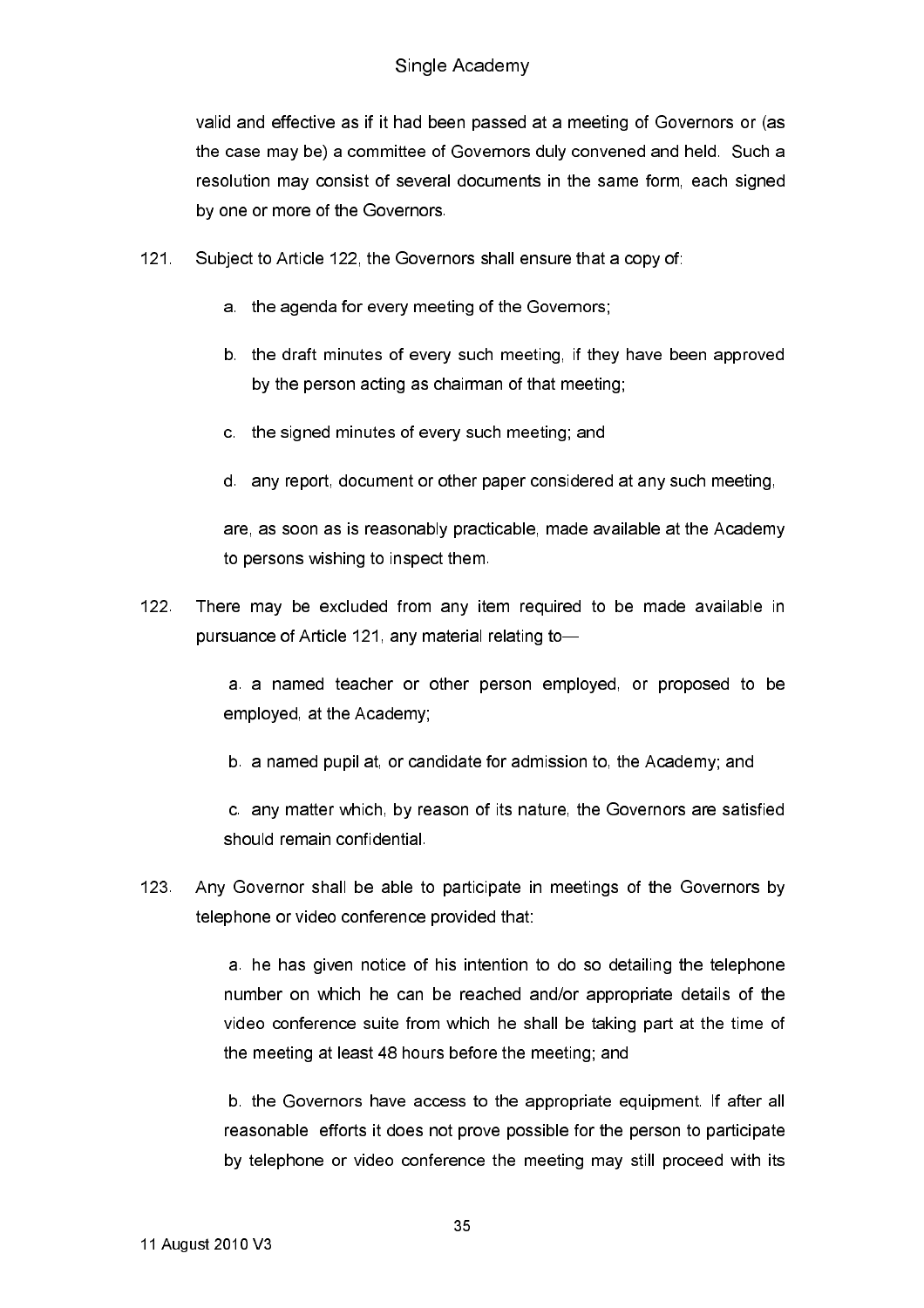business provided it is otherwise quorate.

### PATRONS AND HONORARY OFFICERS

 $124$ The Governors may from time to time appoint any person whether or not a Member of the Academy Trust to be a patron of the Academy Trust or to hold any honorary office and may determine for what period he is to hold such office

### THE SEAL

 $125$ The seal, if any, shall only be used by the authority of the Governors or of a committee of Governors authorised by the Governors. The Governors may determine who shall sign any instrument to which the seal is affixed and unless otherwise so determined it shall be signed by a Governor and by the Secretary or by a second Governor.

### **ACCOUNTS**

126 Accounts shall be prepared in accordance with the relevant Statement of Recommended Practice as if the Academy Trust was a non-exempt charity and Parts 15 and 16 of the Companies Act 2006 and shall file these with the Secretary of State and the Principal Regulator by 31 December each Academy Financial Year.

### ANNUAL REPORT

The Governors shall prepare its Annual Report in accordance with the  $127$ Statement of Recommended Practice as if the Academy Trust was a nonexempt charity and shall file these with the Secretary of State and the Principal Regulator by 31 December each Academy Financial Year.

#### **ANNUAL RETURN**

 $128$ The Governors shall comply with their obligations under Part 24 of the Companies Act 2006 (or any statutory re-enactment or modification of that Act) with regard to the preparation of an annual return to the Registrar of Companies and in accordance with the Statement of Recommended Practice as if the Academy Trust was a non-exempt charity and to the Secretary of State and the Principal Regulator by 31 December each Academy Financial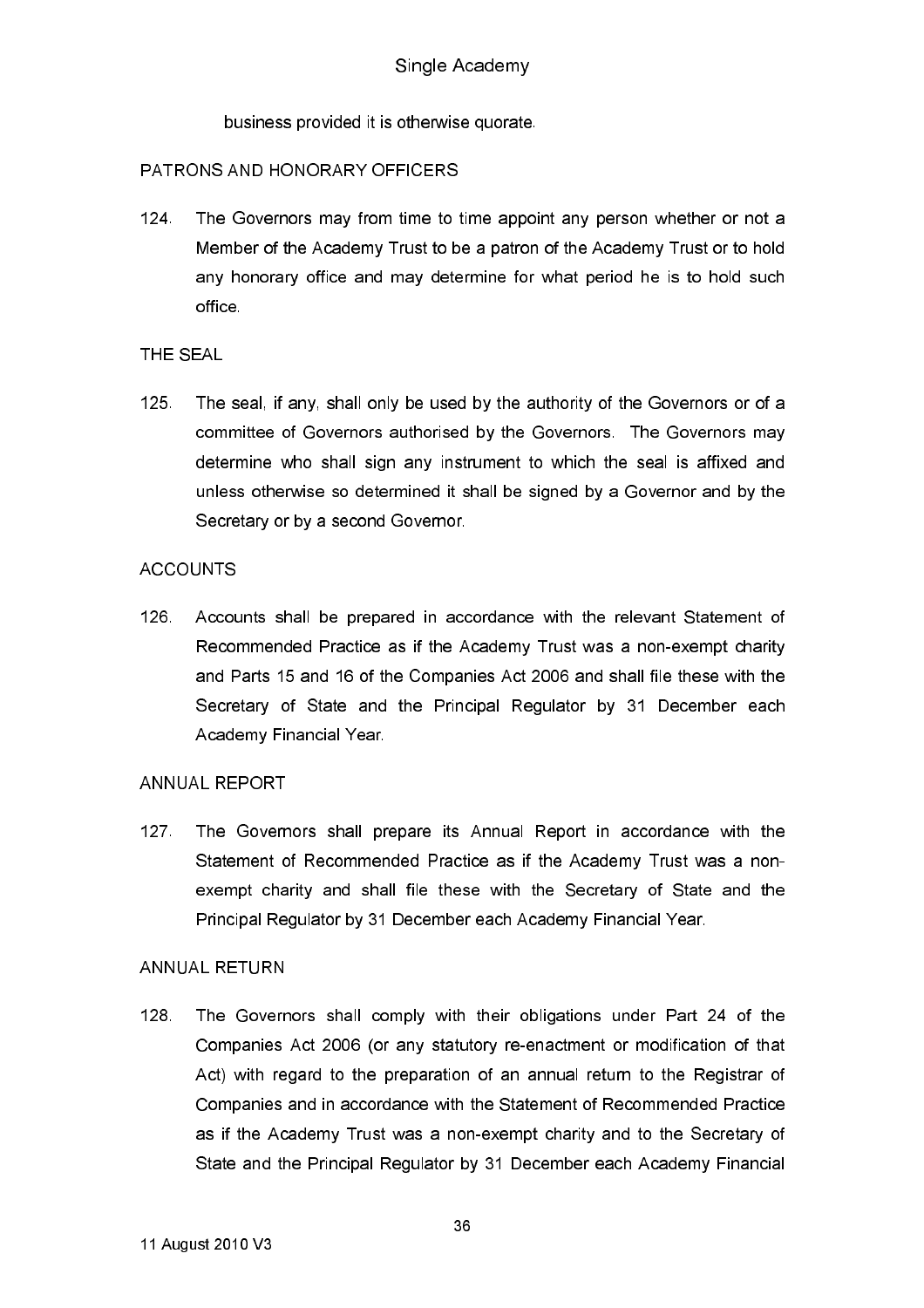Year.

### **NOTICES**

- 129 Any notice to be given to or by any person pursuant to the Articles (other than a notice calling a meeting of the Governors) shall be in writing or shall be given using electronic communications to an address for the time being notified for that purpose to the person giving the notice. In these Articles, "Address" in relation to electronic communications, includes a number or address used for the purposes of such communications.
- 130 A notice may be given by the Academy Trust to a Member either personally or by sending it by post in a prepaid envelope addressed to the Member at his registered address or by leaving it at that address or by giving it using electronic communications to an address for the time being notified to the Academy Trust by the Member A Member whose registered address is not within the United Kingdom and who gives to the Academy Trust an address within the United Kingdom at which notices may be given to him, or an address to which notices may be sent using electronic communications, shall be entitled to have notices given to him at that address, but otherwise no such Member shall be entitled to receive any notice from the Academy Trust.
- $131 -$ A Member present, either in person or by proxy, at any meeting of the Academy Trust shall be deemed to have received notice of the meeting and, where necessary, of the purposes for which it was called.
- $132<sub>1</sub>$ Proof that an envelope containing a notice was properly addressed, prepaid and posted shall be conclusive evidence that the notice was given. Proof that a notice contained in an electronic communication was sent in accordance with guidance issued by the Institute of Chartered Secretaries and Administrators shall be conclusive evidence that the notice was given. A notice shall be deemed to be given at the expiration of 48 hours after the envelope containing it was posted or, in the case of a notice contained in an electronic communication, at the expiration of 48 hours after the time it was sent

### **INDEMNITY**

133. Subject to the provisions of the Companies Act 2006 every Governor or other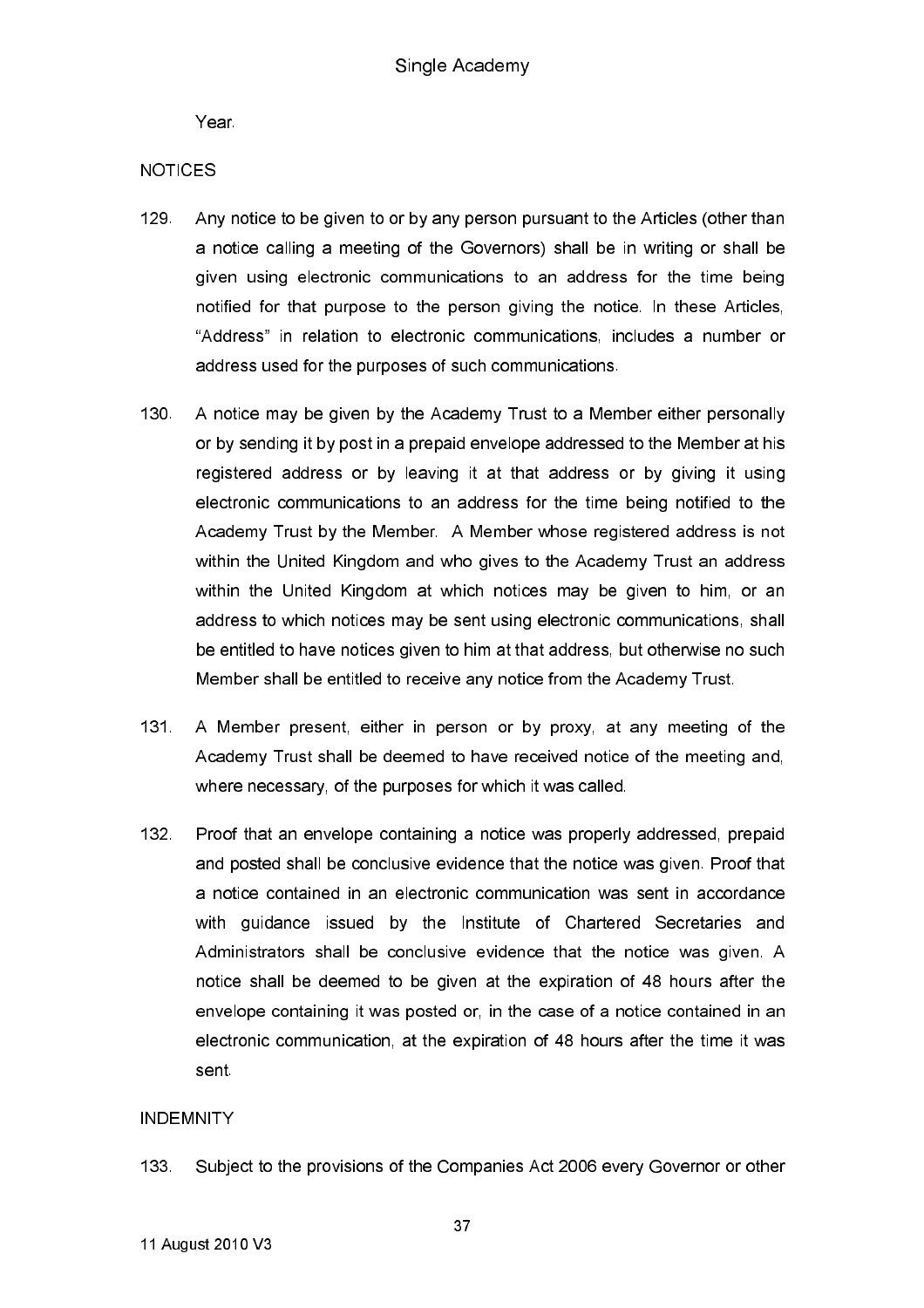officer or auditor of the Academy Trust shall be indemnified out of the assets of the Academy Trust against any liability incurred by him in that capacity in defending any proceedings, whether civil or criminal, in which judgment is given in favour or in which he is acquitted or in connection with any application in which relief is granted to him by the court from liability for negligence, default, breach of duty or breach of trust in relation to the affairs of the Academy Trust.

#### **RULES**

134 The Governors may from time to time make such rules or bye laws as they may deem necessary or expedient or convenient for the proper conduct and management of the Academy Trust and for purposes of prescribing classes of and conditions of membership, and in particular but without prejudice to the generality of the foregoing, they may by such rules or bye laws regulate:

> a. the admission and classification of Members of the Academy Trust (including the admission of organisations to membership) and the rights and privileges of such Members, and the conditions of membership and the terms on which Members may resign or have their membership terminated and the entrance fees, subscriptions and other fees or payments to be made by Members:

> b. the conduct of Members of the Academy Trust in relation to one another, and to the Academy Trust's servants;

> c. the setting aside of the whole or any part or parts of the Academy Trust's premises at any particular time or times or for any particular purpose or purposes;

> d. the procedure at general meetings and meetings of the Governors and committees of the Governors in so far as such procedure is not regulated by the Articles; and

> e. generally, all such matters as are commonly the subject matter of company rules.

135. The Academy Trust in general meeting shall have power to alter, add or to repeal the rules or bye laws and the Governors shall adopt such means as they think sufficient to bring to the notice of Members of the Academy Trust all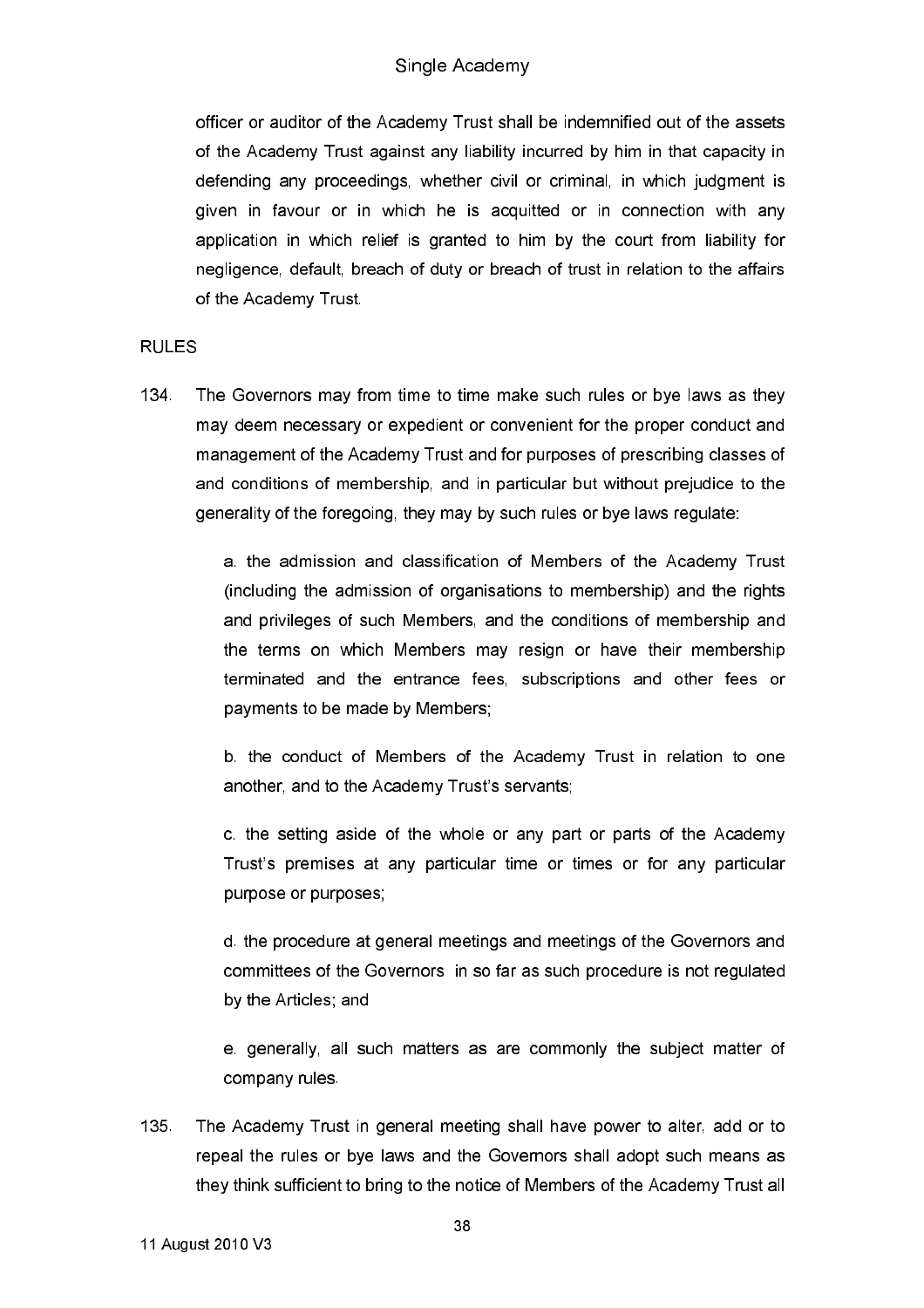such rules or bye laws, which shall be binding on all Members of the Academy Trust, provided that no rule or bye law shall be inconsistent with, or shall affect or repeal anything contained in, the Articles.

### AVOIDING INFLUENCED COMPANY STATUS

- 136. Notwithstanding the number of Members from time to time, the maximum aggregate number of votes exercisable by Local Authority Associated Persons shall never exceed 19.9% of the total number of votes exercisable by Members in general meeting and the votes of the other Members having a right to vote at the meeting will be increased on a pro-rata basis.
- 137 No person who is a Local Authority Associated Person may be appointed as a Governor if, once the appointment had taken effect, the number of Governors who are Local Authority Associated Persons would represent 20% or more of the total number of Governors. Upon any resolution put to the Governors, the maximum aggregate number of votes exercisable by any Governors who are Local Authority Associated Persons shall represent a maximum of 19.9% of the total number of votes cast by the Governors on such a resolution and the votes of the other Governors having a right to vote at the meeting will be increased on a pro-rata basis.
- 138 No person who is a Local Authority Associated Person is eligible to be appointed to the office of Governor unless his appointment to such office is authorised by the local authority to which he is associated.
- 139. If at the time of either his becoming a Member of the Academy Trust or his first appointment to office as a Governor any Member or Governor was not a Local Authority Associated Person but later becomes so during his membership or tenure as a Governor he shall be deemed to have immediately resigned his membership and/or resigned from his office as a Governor as the case may be.
- $140$ If at any time the number of Governors or Members who are also Local Authority Associated Persons would (but for Articles 136 to 139 inclusive) represent 20% or more of the total number of Governors or Members (as the case may be) then a sufficient number of the Governors or Members (as the case may be) who are Local Authority Associated Persons shall be deemed to have resigned as Governors or Members (as the case may be)